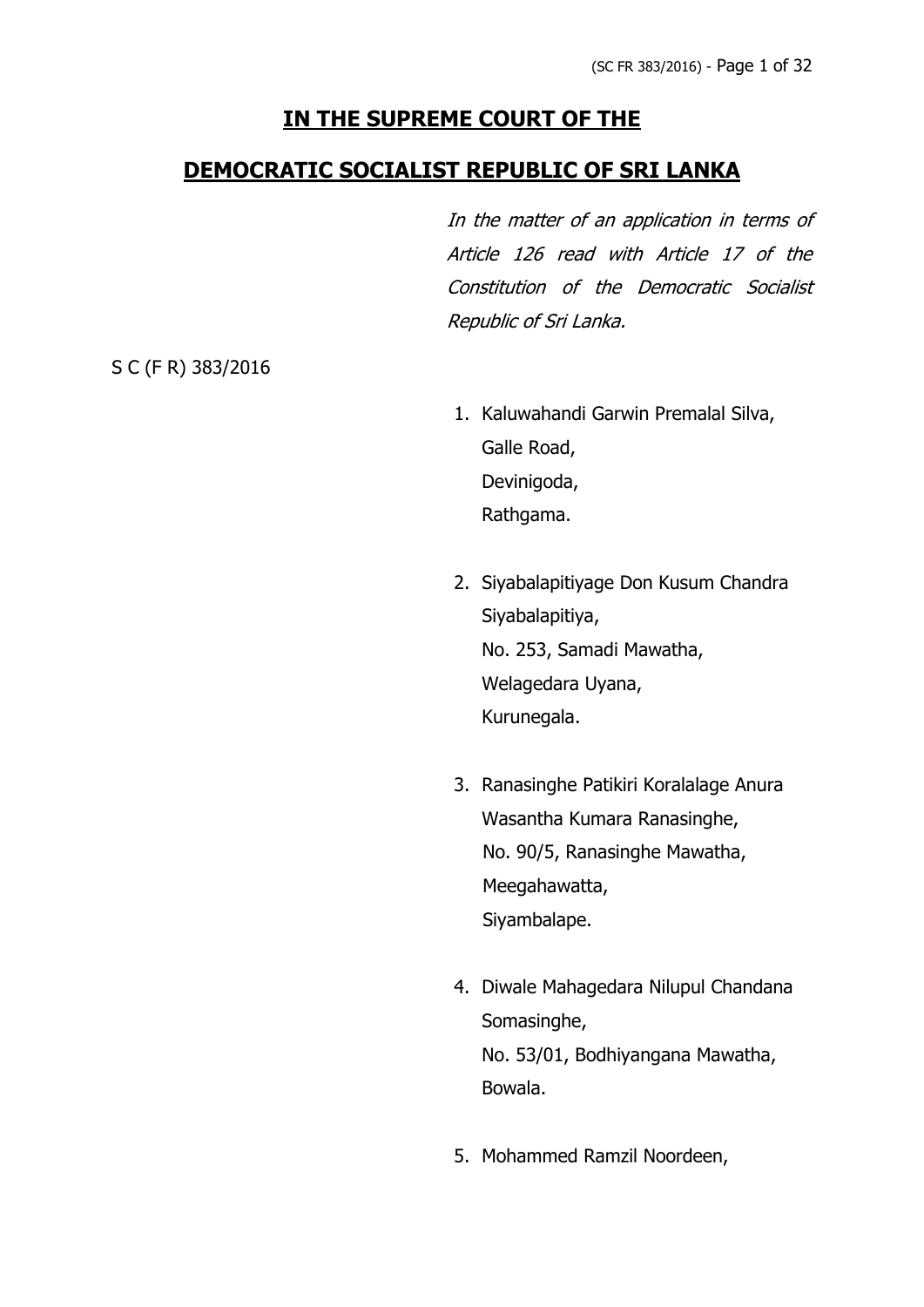No. 113, Diddeniya Watta, Dambokka, Boyagane.

- 6. Mangala Saman Kumara Wickramanayake, Balapaththawa, Awissawella Road, Galigamuwa Town.
- 7. Doowage Chanaka Pradeep Kumarasinghe, Perakum Mawatha, Medalanda Watta, Kurunegala.
- 8. Dewanarayanage Ravindra Sampath Dharmadasa, No. 260, Hulangamuwa Road, Matale.
- 9. Hettiarachchige Nevil Verginton De Silva, No. 124/4/A, Bank Place, Himbutana, Mulleriyawa.
- 10.Hettiarachchige Don Kamal Sanjeewa Perera, No. 795,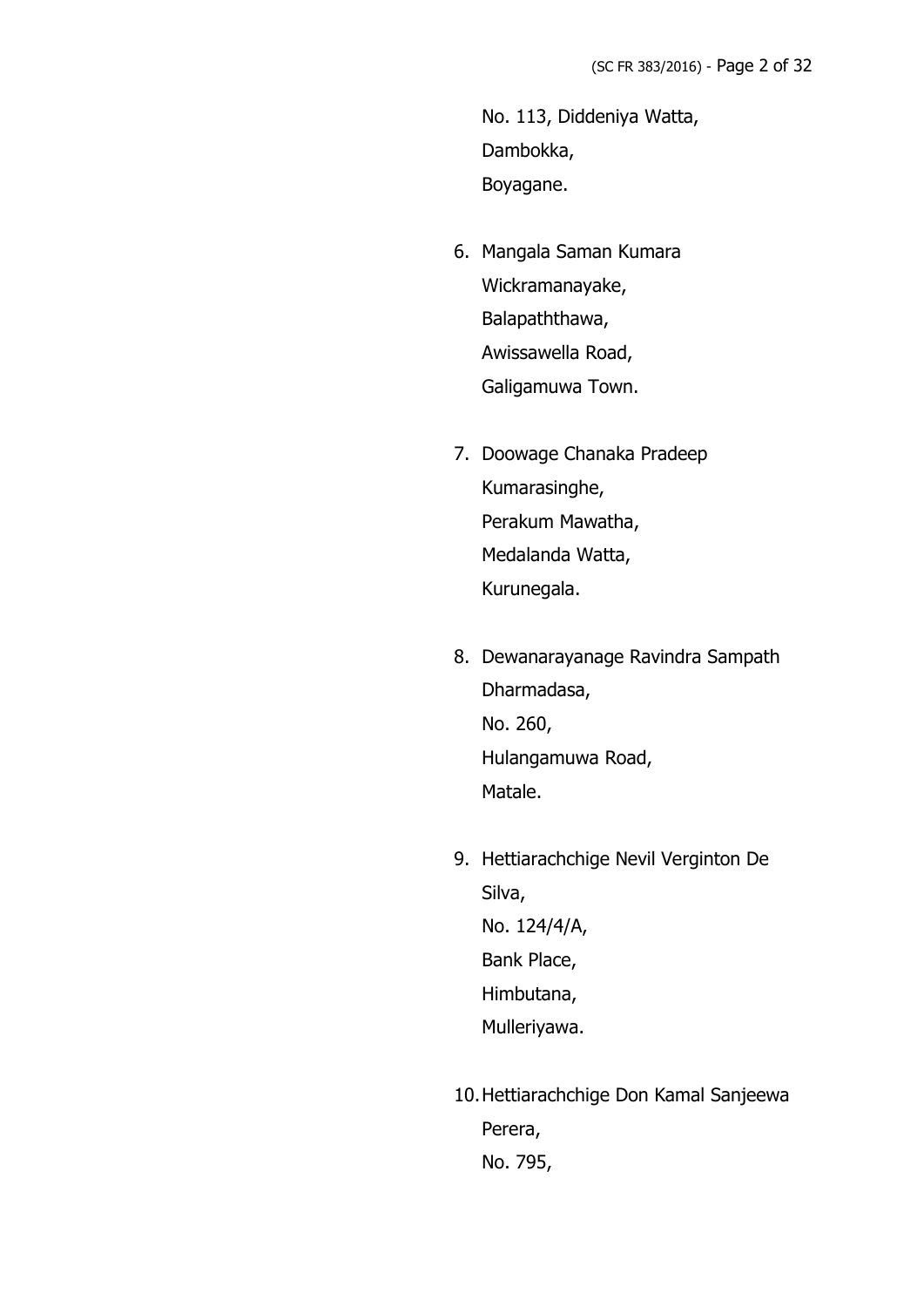Kularathna Mawatha, Colombo 10.

- 11.Hettiarachchi Halpe Kankanamlage Jagath Chaya Samarasinghe, No. 39/06, Wakunagoda Road, Galle.
- 12.Welivita Vithanalage Don Gnanabandu Samanthilake, No. 04/05, Police Quarters, Maligawatte, Colombo 10.
- 13.Lalith Priyantha Warnakulasooriya, No. 20, Kirula Place, Colombo 05.
- 14.Hemantha Chamindra Ovitigama, No. 177/7, Kalapaluwawa, Rajagiriya.

## **PETITIONERS**

### **Vs.**

1. K. W. E. Karaliyadda, Chairman National Police Commission.

1A. S. C. S. Fernando,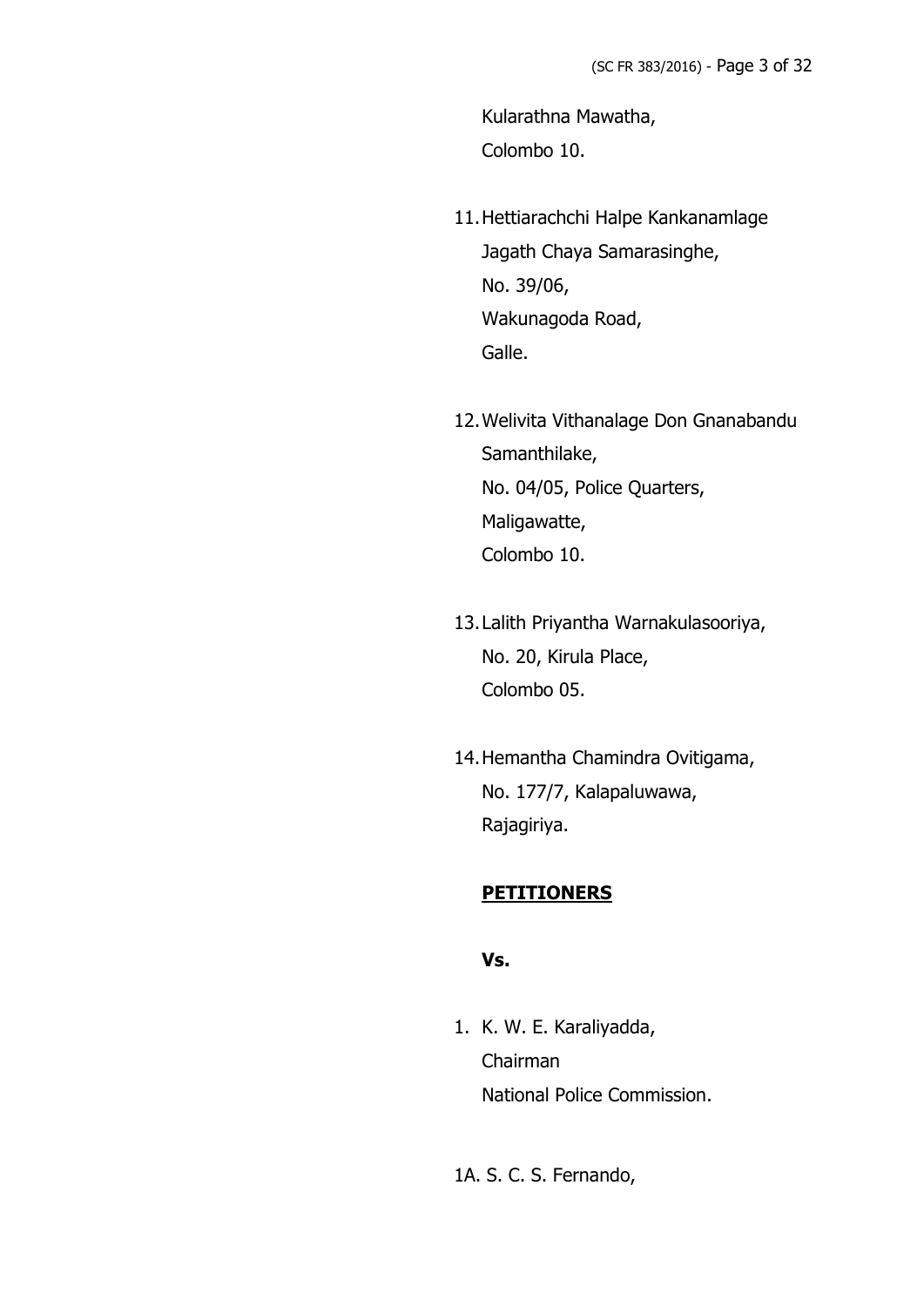Chairman, National Police Commission.

- 2. Ashoka Wijethilaka, Member, National Police Commission.
- 2A. S. Liyanagama, Member, National Police Commission.
- 3. Savithree Wijesekara, Member, National Police Commission.
- 3A. A. S. P. S. P. Sanjeewa, National Police Commission.
- 4. Y. L. M. Zawahir, Member, National Police Commission.
- 4A. N. S. M. Samsudeen, Member, National Police Commission
- 5. Gamini Nawathne, Member, National Police Commission.
- 5A. M. P. P. Perera, Member,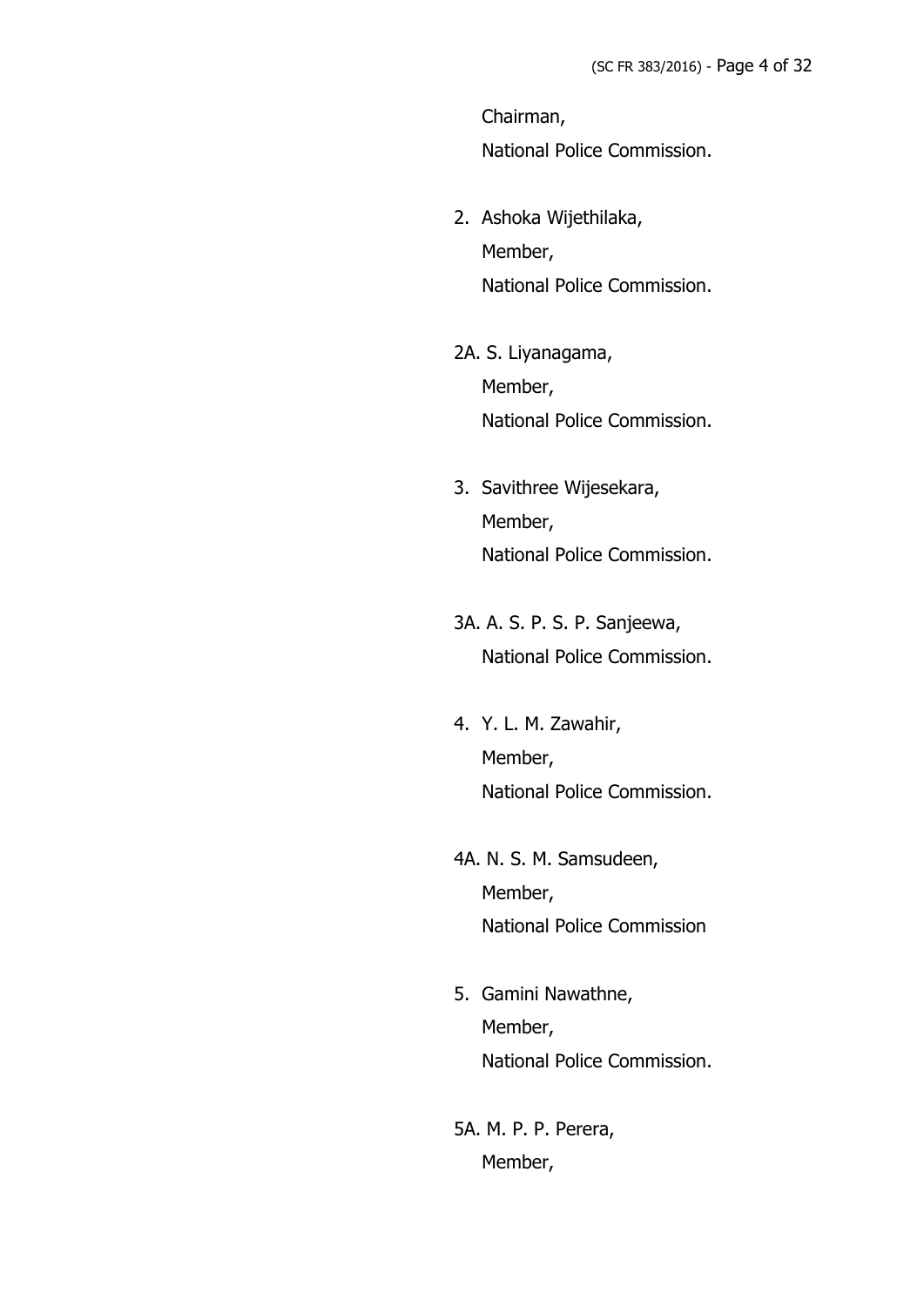### National Police Commission.

- 6. Tilak Collure, Member, National Police Commission.
- 6A. G. Wickramage, Member, National Police Commission.
- 7. G. Jeyakumar, Member, National Police Commission.
- 7A. T. P. Paramaswaran, Member, National Police Commission.
- 8. Secretary, National Police Commission.

All of whom at the Office of the National Police Commission, Block No. 9, BMICH Premises, Baudhaloka Mawatha, Colombo 07.

- 9. C. D. Wickramathne, Inspector General of Police, Police Headquarters, Colombo 01.
- 10.Secretary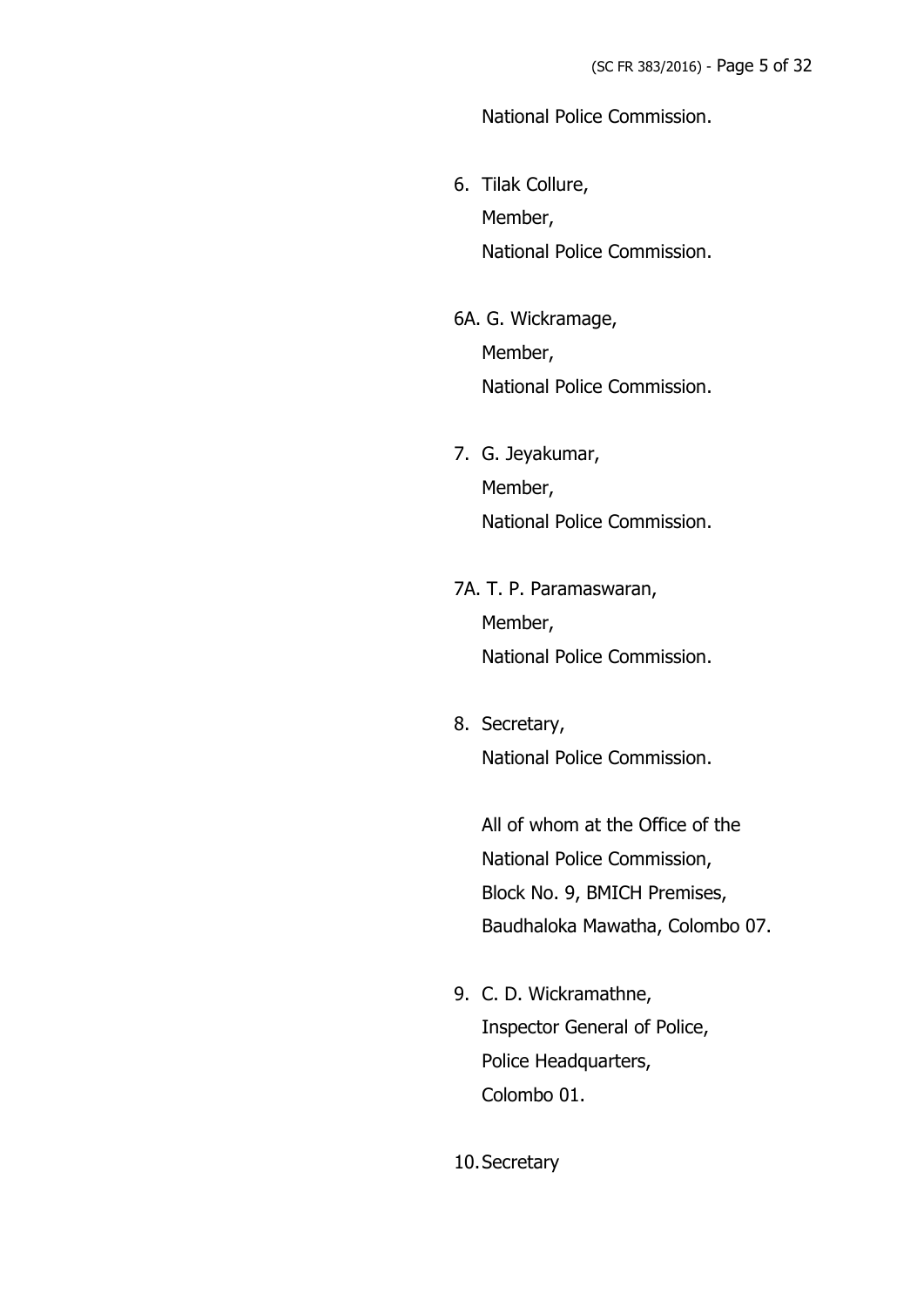Ministry of Public Administration, Local Government and Democratic Governance, Independence Square, Colombo 07.

#### 10A. Secretary,

Ministry of Public Services, Provincial Council and Local Government, Independence Square, Colombo 07.

11.Secretary,

Ministry of Law and Order and Southern Development, Floor -13, 'Sethsiripaya', (Stage II), Battaramulla.

11A. Secretary,

Ministry of Defence, No. 15/5, Baladaksha Mawatha, Colombo 03.

11B. Secretary,

Mininstry of Public Security, "Suhurupaya" Battaramulla.

12.Hon. Sugala Rathnayaka,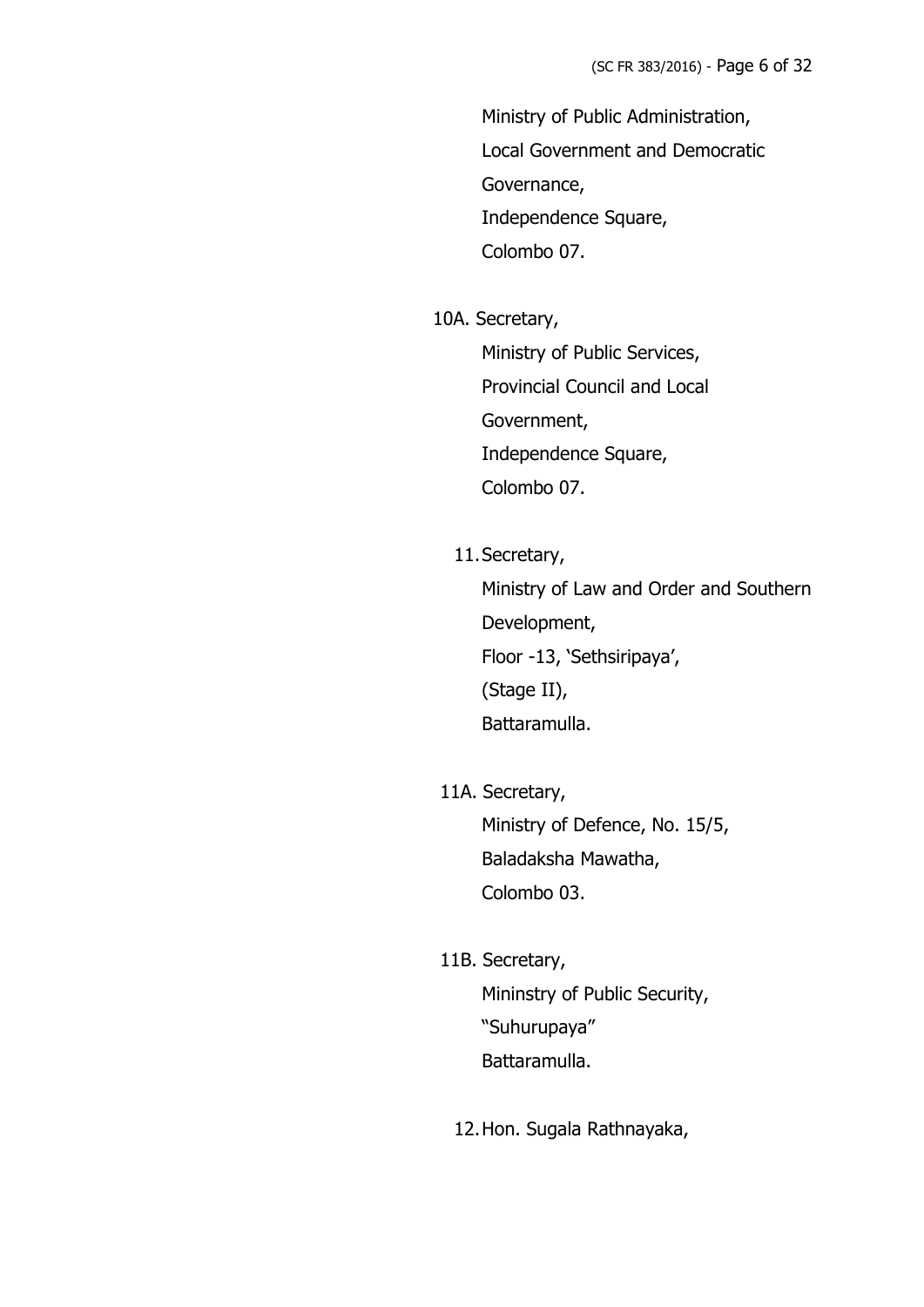(Former) Minister of Law and Order and Southern Development, Ministry of Law and Order and Southern Development, Floor-13, 'Sethsiripaya', (Stage II) Battaramulla.

- 12A. Minister of Defence, Ministry of Defence, No. 15/5, Baladaksha Mawatha, Colombo 03.
- 12B. Hon. Sarath Weerasekara, Minister of Public Security, 'Suhurupaya', Battaramulla.
	- 13.Secretary to the Cabinet of Ministers, Cabinet Office, The Republic Building, Colombo 01.
	- 14.Hon. Attorney General Attorney General's Department, Colombo 12.

## **RESPONDENTS**

15.Hon. Justice Jaagath Balapatabendi, Chairman, Public Service Commission.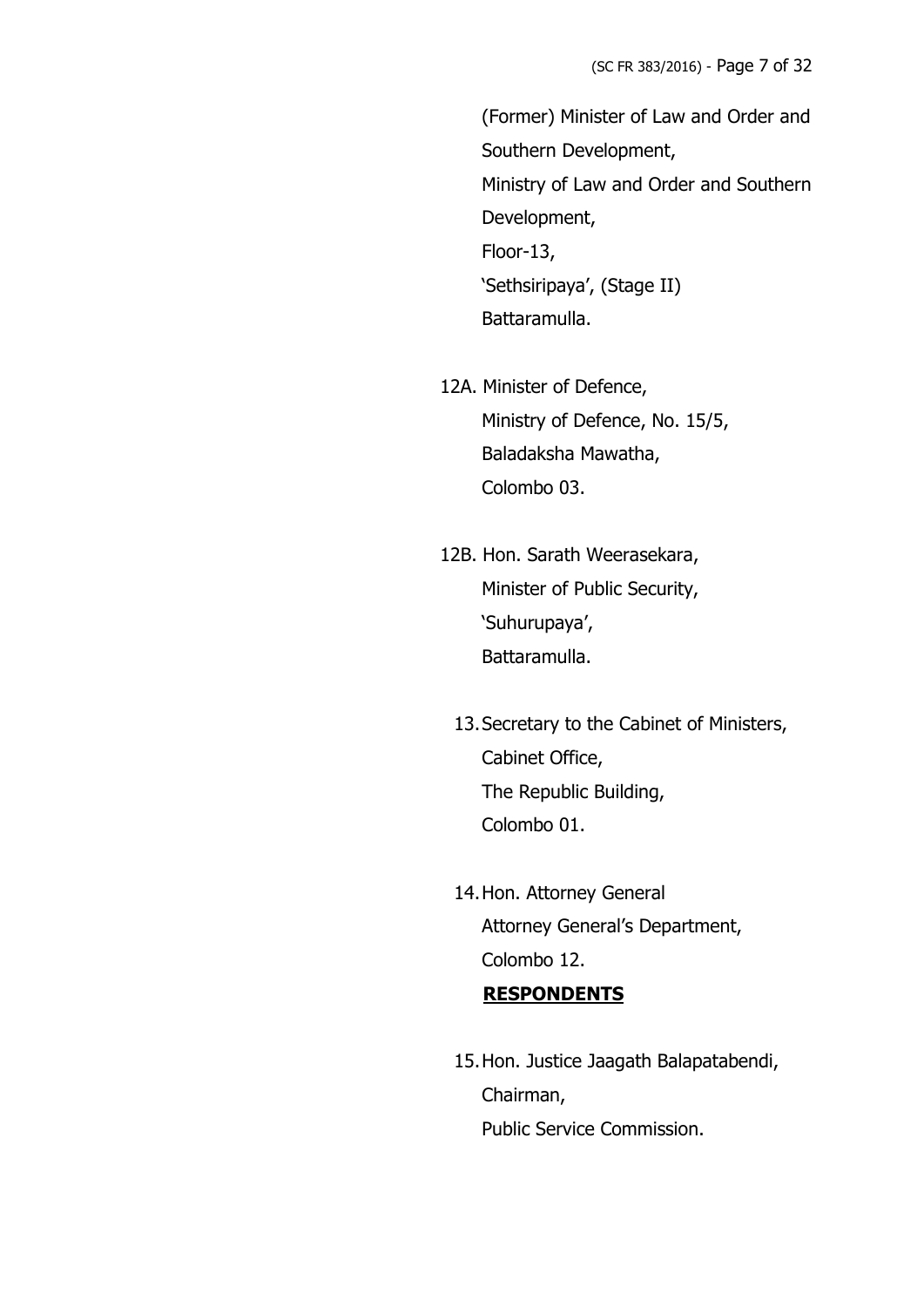- 16.Indrani Sugathadasa, Member, Public Service Commission.
- 17.V. Shivagnanasothy, Member, Public Service Commission.
- 18.T. R. C. Ruberu, Member, Public Service Commission.
- 19.Ahamod Lebbe Mohamed Saleem, Member, Public Service Commission.
- 20.Leelasena Liyanagama, Member, Public Service Commission.
- 21.Dian Gomes, Member, Public Service Commission.
- 22.Dilith Jayaweera, Member, Public Service Commission.
- 23.W. H. Piyadasa, Member, Public Service Commission.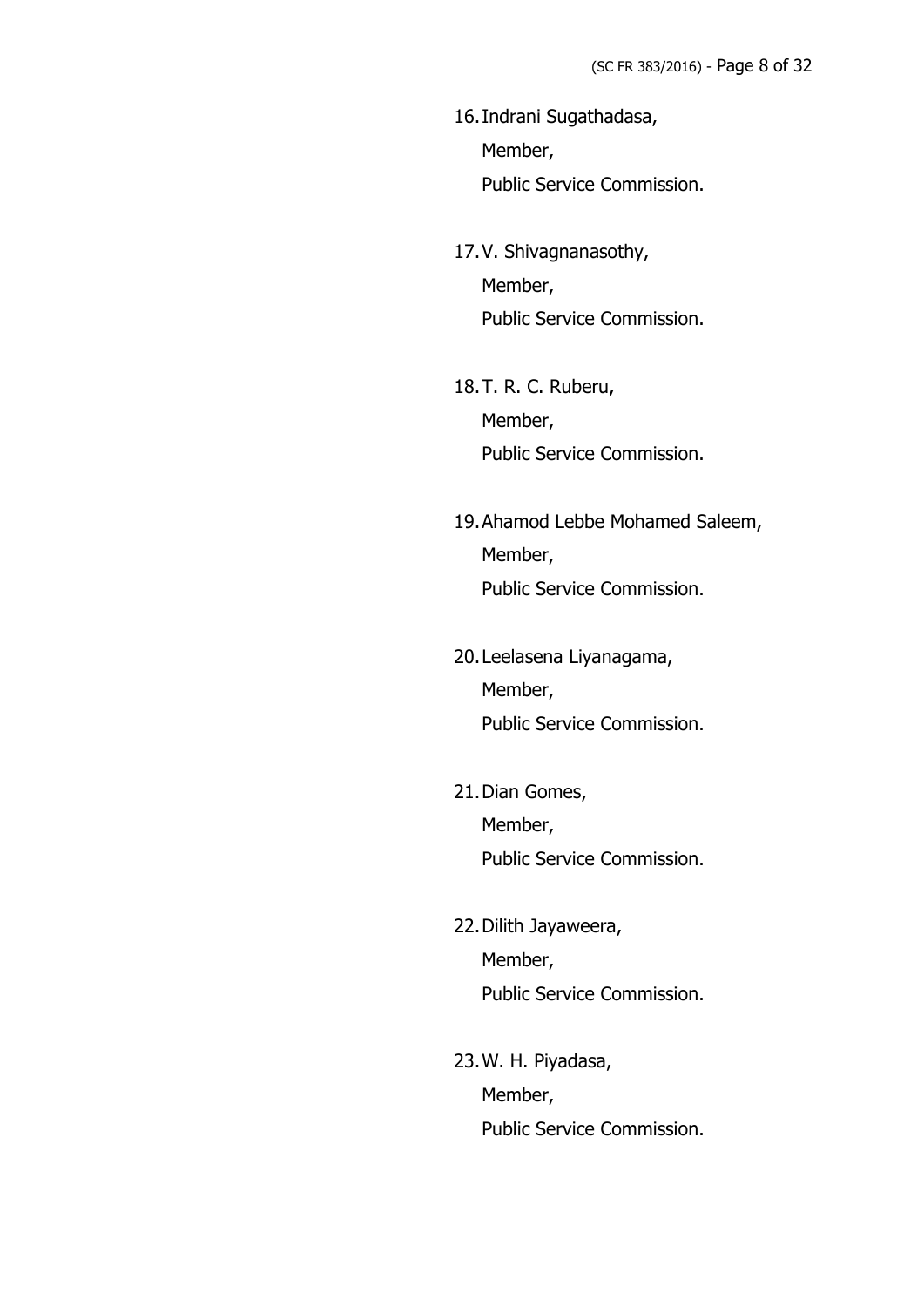24.M. A. B. D. Senarath, Secretary, Public Service Commission.

> All of whom at the Office of the Public Service Commission, No. 1200/9, Rajamalwatta Road, Battaramulla.

## **ADDED RESPONDENTS**

### Before: **P PADMAN SURASENA J**

#### **E. A. G. R. AMARASEKARA J**

### **A. H. M. D. NAWAZ J**

Counsel: Harsha Fernando with Chamith Senanayake, Yohan Cooray and Ruven Weerasinghe instructed by J. Talgaswattage for the Petitioners.

Rajiv Goonetilleke, SSC for the Hon. Attorney General.

Argued on: 22-03-2021

Decided on: 16-12-2021

### **P Padman Surasena J**

Petitioners are police officers claiming to have been subjected to various acts of victimization due to political reasons during the period 1994 to 2014.

In 2015, the then Cabinet of Ministers, having considered the Memorandum dated 09- 03-2015, under the title "To provide relief to those who were victimized for political reasons", submitted by the then Prime Minister, decided on 08-04-2015 to issue a Public Administration Circular to provide a reasonable period of time for those officers, if any, who have been subjected to political victimization and who wish to seek relief, but not yet submitted their appeals, to submit their appeals. The Cabinet of Ministers also decided to authorize the Secretary Ministry of Public Administration to appoint an official committee comprising of three retired public officers who had served in the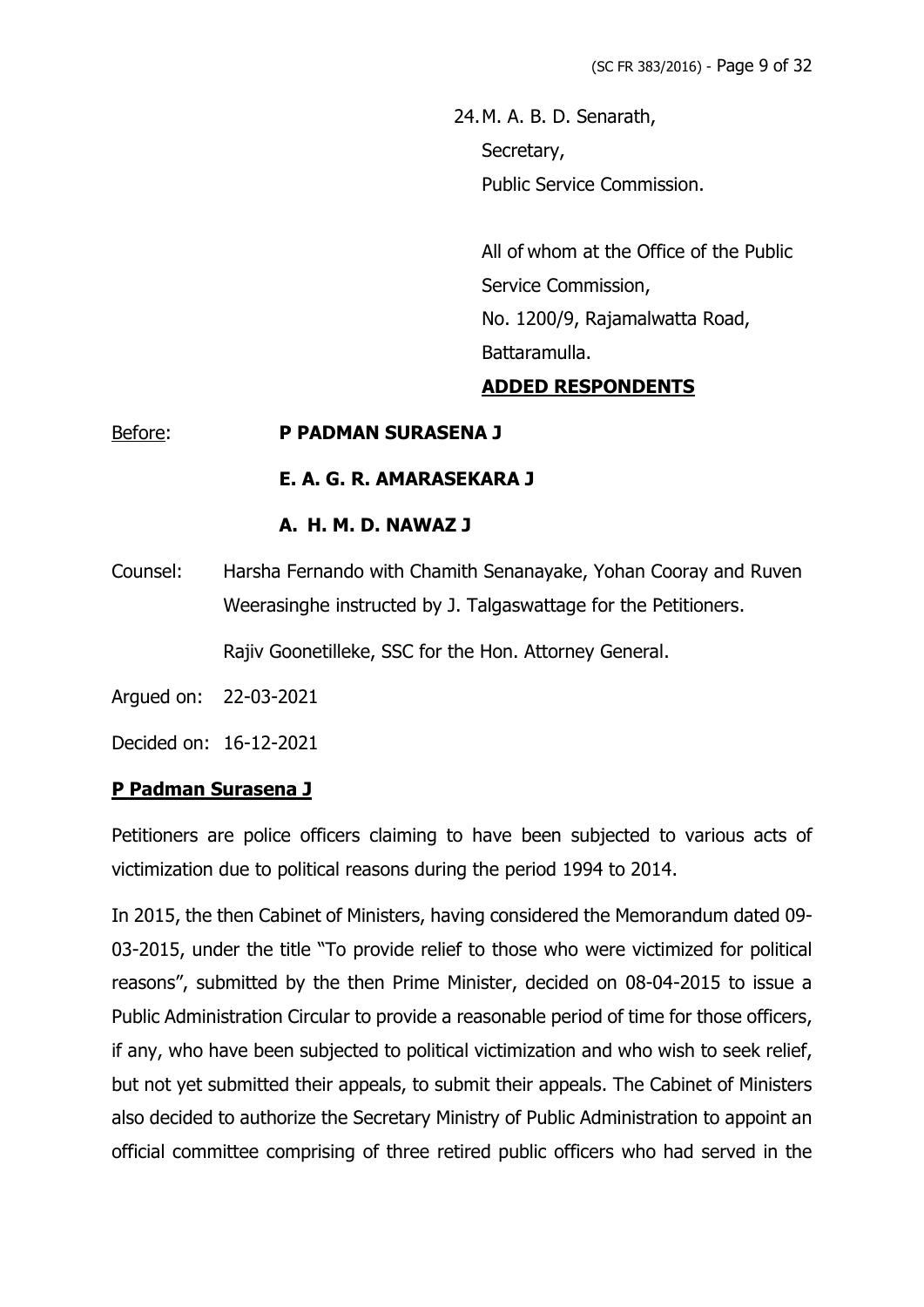capacity of Additional Secretary or any other similar or higher post to examine the said appeals and make recommendations. The Petitioners have produced the said Cabinet Memorandum dated 09-03-2015 marked **P 1** and the letter dated 05-04-2015 communicating the said Cabinet decision marked **P 2**.

As authorized by the said cabinet decision, the Secretary Ministry of Public Administration had issued the Public Administration circular No. 09/2015 dated 17-04- 2015, calling for appeals to be submitted to the Ministry of Public Administration by 05-05-2015. The Petitioners have produced the said Public Administration circular No. 09/2015 marked **P 3**.

The Petitioners as well as the  $8<sup>th</sup>$  Respondent in their respective affidavits have referred to few more events that had taken place since the issuance of (**P 3**) up to the time of submitting the Cabinet Memorandum dated 06-04-2016 marked **P 9** which will be referred to in the next paragraph. However, they are now history as far as this application is concerned and hence need not be referred to in this judgment.

After the above events, at one point of time, it had come to light that the committees appointed to consider appeals as per the Public Administration circular No. 09/2015 (**P 3**) had made conflicting recommendations in respect of some officers. Then the Minister of Law and Order and Southern Development, by the Cabinet memorandum dated 06-04-2016, sought Cabinet approval to appoint a new three member committee comprising of an Additional Secretary of the Ministry of Public administration and Management, Additional Secretary of the Ministry of Law and Order and Southern Development and a Senior Deputy Inspector General of Police to reconsider and make recommendations on the appeals of police officers who were subjected to political victimization. The Petitioners have produced the said Cabinet Memorandum dated 06-04-2016 marked **P 9**. The 8 th Respondent (Secretary-National Police Commission) has produced the said Cabinet Memorandum dated 06-04-2016 marked **8 R5**.

Pursuant to the said Cabinet memorandum (**P 9**) the Cabinet of Ministers decided on 19-04-2016 to approve the said proposal to appoint a three-member committee by the Minister of Law and Order and Southern Development and to forward the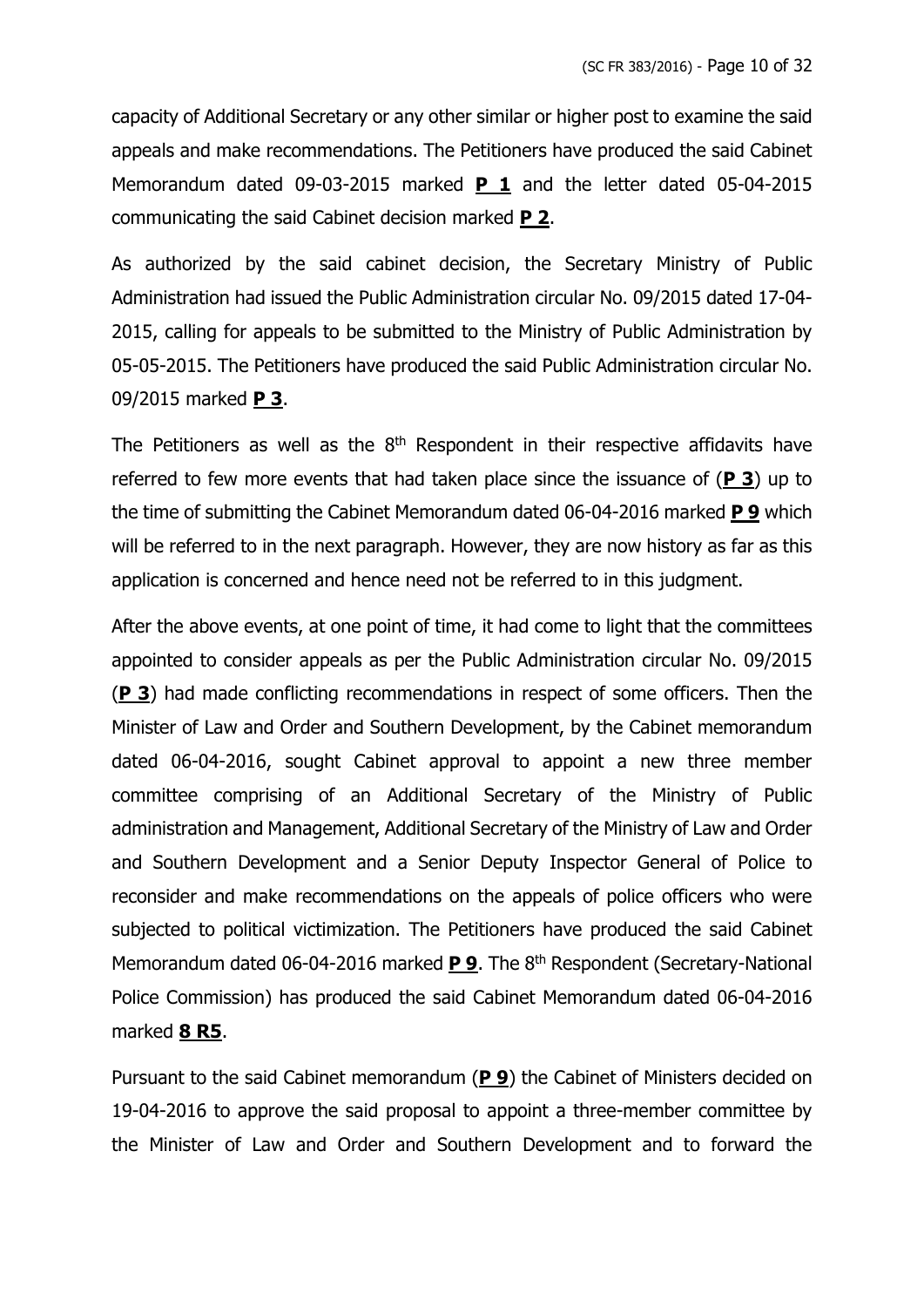recommendations of the said committee to the Cabinet. The  $8<sup>th</sup>$  Respondent has produced the said Cabinet decision on 19-04-2016 marked **8 R 6**.

Subsequent to the said committee recommending relief for 129 Police officers, as per a Cabinet decision on 28<sup>th</sup> of June 2016, the Prime Minister had proposed that those who were not facing any pending disciplinary proceedings, be granted relief without delay. The Prime Minister had also proposed that those who were facing disciplinary proceedings be granted relief if they are exonerated. The Petitioners have produced the said note to the Cabinet dated  $26<sup>th</sup>$  of July 2016 containing the said proposal by the Prime Minister marked **P 10**. The 8<sup>th</sup> Respondent has produced the said note to the Cabinet dated 26th of July 2016 marked **8 R 8**.

The Cabinet of Ministers having considered the said Note to the Cabinet forwarded by the Prime Minster (**P 10**) along with the observations of the President and the Minister of Finance, decided by its decisions on  $9<sup>th</sup>$  August 2016 and 15<sup>h</sup> August 2017 to direct the Secretary Ministry of Law and Order and Southern Development to implement the proposals recommended in the said Note to the Cabinet (**P 10**) forwarded by the Prime Minister subject to the conditions set out in the said Cabinet Decisions. The 8<sup>th</sup> Respondent has produced the said Cabinet decisions on 9<sup>th</sup> August 2016 and 15<sup>h</sup> August 2017 marked respectively **8 R11** and **8 R12**. The Petitioners have produced the letter dated 11-08-2016 marked **P 11** which has conveyed the Cabinet decision dated 09-08-2016 which also contains an extract of the relevant Cabinet decision.

The Petitioners have produced the aforesaid list containing 129 Police Officers approved by the Cabinet of Ministers for granting of relief, marked **P 12**. This is the list prepared by a committee comprising of Ms. B. M. M. M. Basnayake [Additional Secretary Ministry of Public Administration and Management], Neil Hapuhinna [Additional Secretary Ministry of Law and Order and Southern Development] and Ravi Wijegunawardene [(Senior Deputy Inspector General of Police (North Central and North Western Province)]. The Petitioners state that their names are also included in the said list as persons recommended for relief.

The Petitioners state that while awaiting the implementation of the Cabinet decision marked **P 11** read with **P 12**, they were made aware of the promotion of only three officers from the said list of 129. The Petitioners have produced the copies of the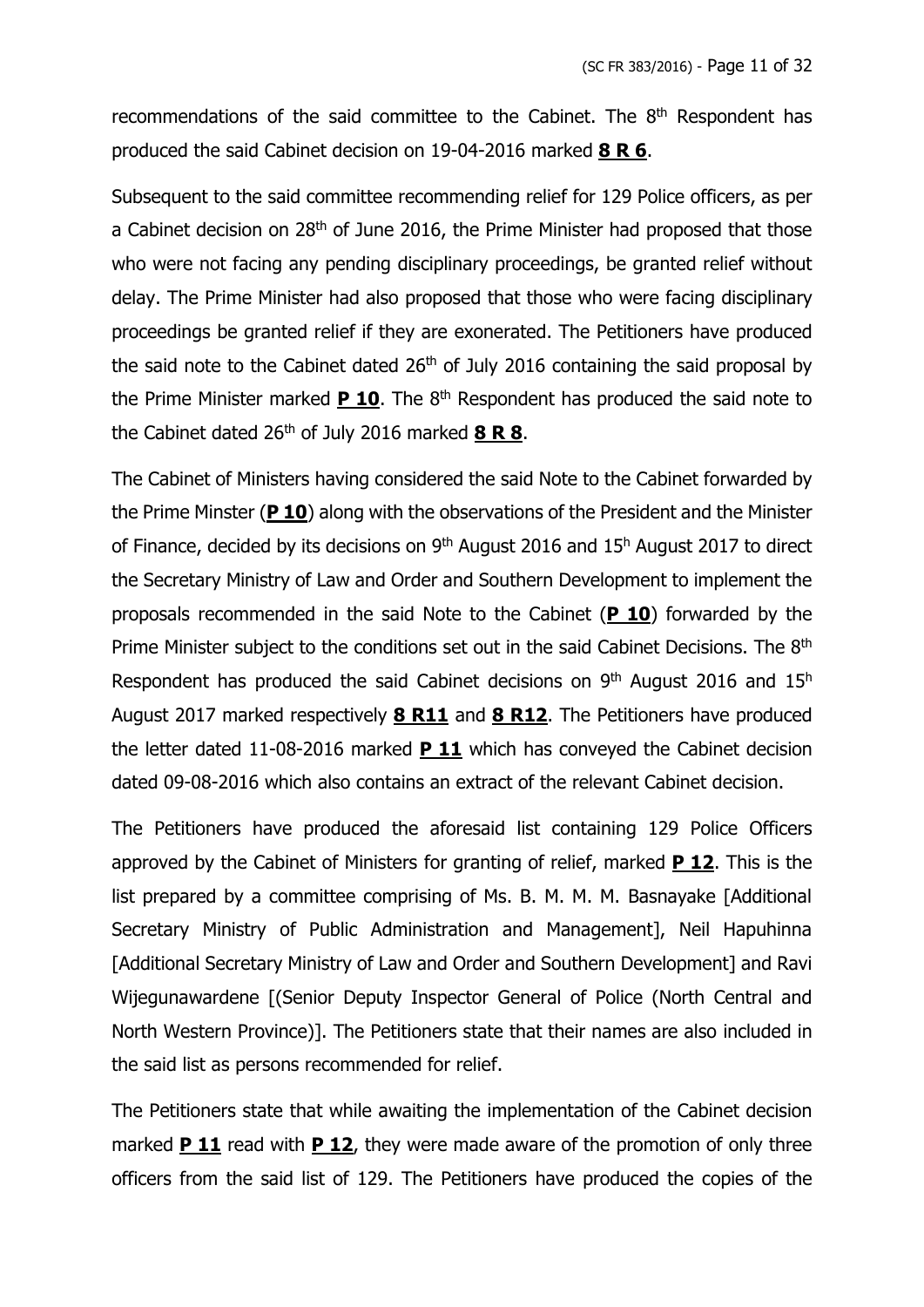letters dated 06.10.2016 marked respectively **P 13A**, **P 13B** and **P 13C** by which the promotions of the said three officers namely B.D.S.D.S. Senanayake, M.S.J. De Silva and R.F. Sisil De Silva have been implemented.

The Petitioners complain that the Petitioners and the above named B.D.S.D.S. Senanayake, M.S.J. De Silva and R.F. Sisil De Silva are similarly circumstanced and therefore the non-implementation of the Cabinet decision marked **P11** read with **P12** in respect of the Petitioners by the National Police Commission and/or the Inspector General of Police is discriminatory and hence amounts to an unequal treatment violating the fundamental Rights of the Petitioners guaranteed under Article 12 (1) of the Constitution.

The Petitioners have submitted that the Cabinet decision marked **P11** sought to be implemented by this application should be uniformly applied to all officers named in the list marked **P12**, except those that have disciplinary findings against them. It is in that backdrop that the Petitioners in this application have prayed inter alia, for the following relief in their petition.

- a) Declare that the Petitioners' Fundamental Rights enshrined in Article 12 (1) of the Constitution, have been violated and/or are subject to continuing infringement by one or more of the Respondents due to non-implementation of the recommendations in **P 12** read with **P 11** with regard to the Petitioners;
- b) Declare that the Petitioners are eligible to be promoted as per the Cabinet decision marked **P11** read with **P 12**;
- c) Direct the 1st-7<sup>th</sup>, 8<sup>th</sup>, 9<sup>th</sup>, 10<sup>th</sup> and 11<sup>th</sup> Respondents to give effect to **P\_11** and **P 12** forthwith without discriminating and grant the promotions and appointments to the Petitioners as recommended by **P 12**;

In the instant case, the Court has granted leave to proceed under Article 12(1) of the Constitution. The complaint made by the petitioners is that they are similarly circumstanced with those who have been promoted namely B.D.S.D.S. Senanayake, M.S.J. De Silva and R.F. Sisil De Silva.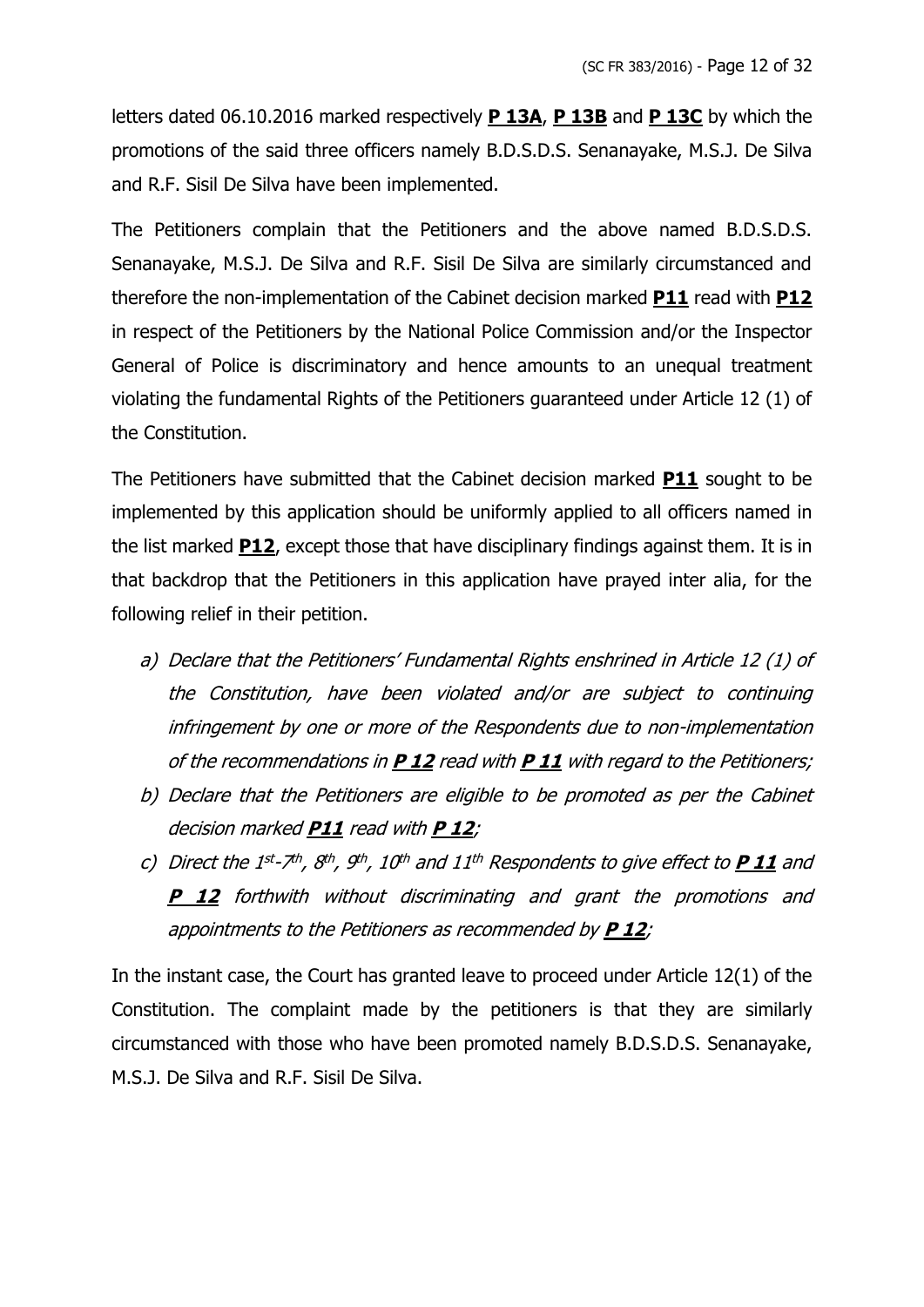Thus, I would now examine whether the promotion of B.D.S.D.S. Senanayake, M.S.J. De Silva and R.F. Sisil De Silva has been made discriminating the Petitioners thereby infringing their fundamental rights guaranteed under Article 12(1) of the Constitution.

At the outset, one must bear in mind that according to the case advanced by the Petitioners, the promotions of the Petitioners or B.D.S.D.S. Senanayake, M.S.J. De Silva and R.F. Sisil De Silva or any other officer in the given instance is possible only under the terms of the relevant Cabinet decision. As can be clearly seen from the letter marked **P 11** which has conveyed the cabinet decision on 09-08-2016 (upon which the Petitioners have placed reliance) the implementation of the Cabinet decision on 9<sup>th</sup> August 2016 should necessarily be subjected to the following conditions. The said conditions are mentioned in **P 11** itself as follows.

- a) to grant approval treating this as a matter of policy, to the proposals (I) and (II) in paragraph 03 of the Note;
- b) to direct the Secretary, Ministry of Law and Order and Southern Development
	- (i) to take note of the matters highlighted in the observations of H.E the President and pursue action accordingly, and
	- (ii) to obtain the concurrence/approval of the relevant authorities prior to implementation of the proposals referred to at (a) above, as indicated in the observations of the Minister of Finance.

The Affidavit of the 8<sup>th</sup> Respondent, Nawalage Ariyadasa Cooray - Secretary, National Police Commission sheds some light on the implementation of the relevant Cabinet Decision. He has described the position with regard to implementing the relief recommended in respect of each of the Petitioners after taking into account, the observations received from the 9<sup>th</sup> Respondent (Inspector General of Police).

The 8 th Respondent has produced marked **8 R13**, **8 R14** and **8 R15** respectively, the letters dated 28.09.2016, 10.10.2016 and 26.10.2016 in which the Inspector General of Police has submitted his observations in respect of several of the aforesaid 129 police officers, including the Petitioners.

It is the position of the  $8<sup>th</sup>$  Respondent that the promotion of the three police officers namely B.D.S.D.S. Senanayake, M.S.J. De Silva and R.F. Sisil De Silva was because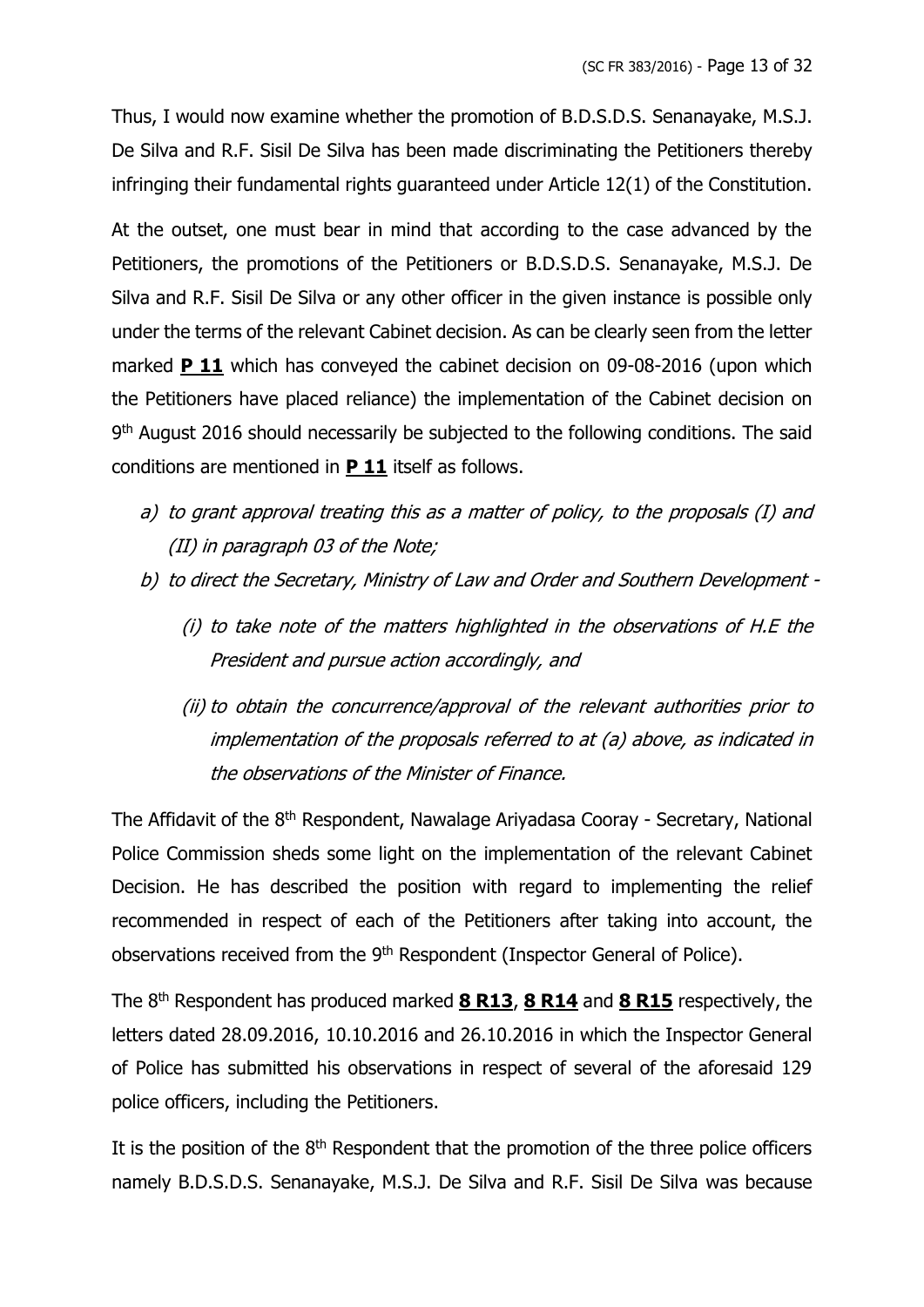they were not facing any disciplinary proceedings and the dates of their retirement were such that their promotion would not have adversely affected the seniority of the other serving officers.

The 8 th Respondent has produced marked **8 R16**, the letters dated 15.09.2016 in which the Inspector General of Police has submitted his observations in respect of some of the aforesaid 129 police officers.

It is the position of the  $8<sup>th</sup>$  Respondent that the promotion of only the three police officers namely B.D.S.D.S. Senanayake, M.S.J. De Silva and R.F. Sisil De Silva by the National Police Commission was on the above basis and the letters dated 06.10.2016 at **P 13A**, **P 13B** and **P 13C** were sent communicating that decision. It is in those circumstances that the  $8<sup>th</sup>$  Respondent deny that the Petitioners and the three police officers namely B.D.S.D.S. Senanayake, M.S.J. De Silva and R. F. Sisil De Silva were similarly circumstanced.

The 9<sup>th</sup> Respondent (Inspector General of Police), in his affidavit, has explained the position with regard to implementing relief recommended in respect of each of the Petitioners by producing the schedule marked **R 4**. Further, the 9<sup>th</sup> Respondent has explained that the said Cabinet decision on 9<sup>th</sup> August 2016 must be implemented in such a way that the implementing of the relief recommended by the committee should not affect the seniority of the other serving police officers. This was the observation of the President referred to in the said Cabinet decision. The perusal of the said schedule (**R 4**) clearly shows that wherever possible, the relief recommended for the Petitioners have been implemented subject to the afore-stated conditions. The Petitioners cannot expect more, as the implementation of the Cabinet decision on 9<sup>th</sup> August 2016 must necessarily be done subject to the aforesaid conditions.

When one peruses the document produced by the Inspector General of Police marked **R 4**, the reasons for implementing relief recommended in respect of the three officers namely B.D.S.D.S. Senanayake, M.S.J. De Silva and R.F. Sisil De Silva are obvious. The relief implemented in respect of the officer B.D.S.D.S. Senanayake was to set aside the vacation of post issued on him, reinstate him on service and retire him with effect from 29-11-1994. The officer M.S.J. De Silva is no longer amongst the living and R.F. Sisil De Silva has retired from service. Thus, in the light of the condition in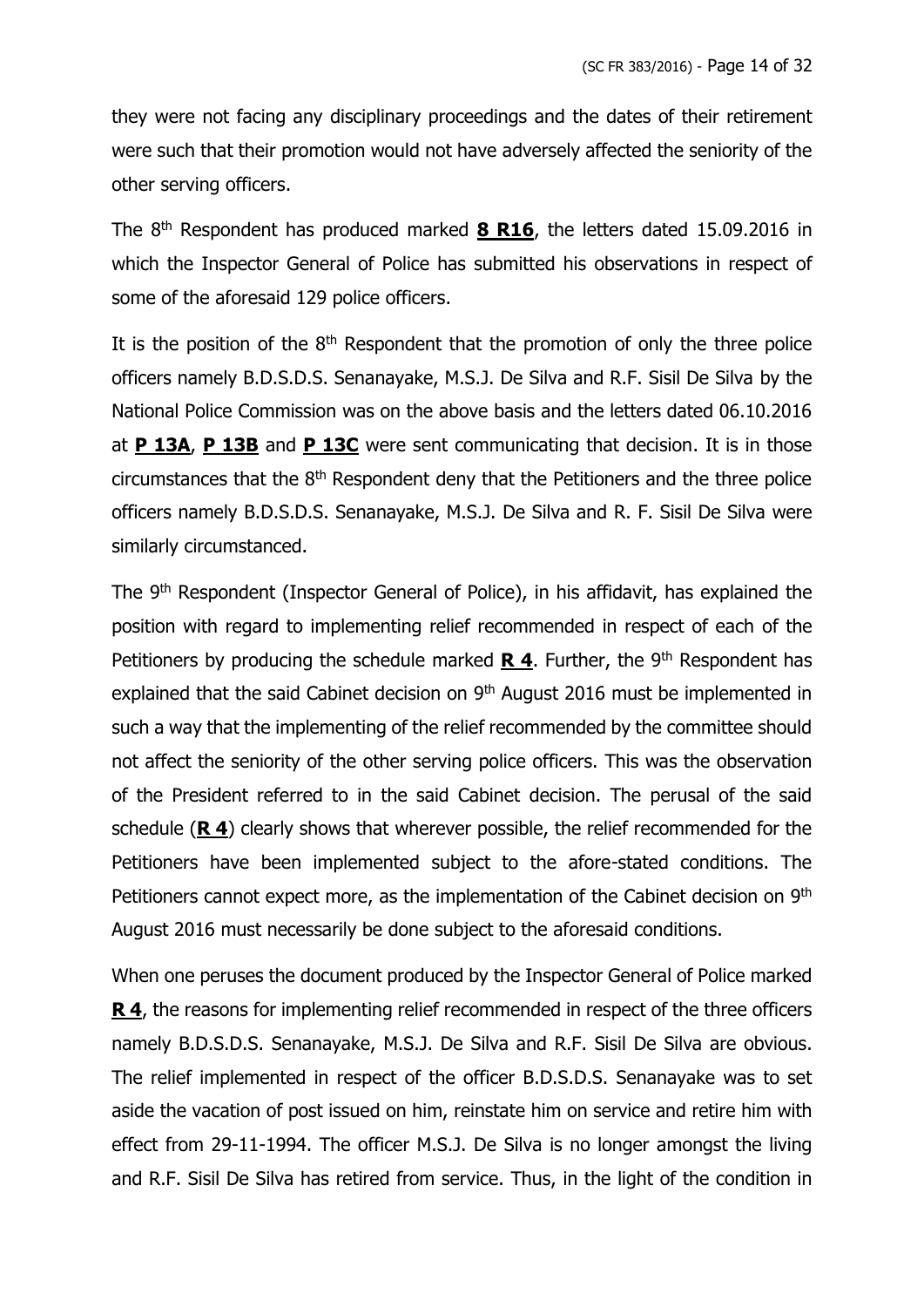the Cabinet decision on 9<sup>th</sup> August 2016 the implementing of the relief recommended by the committee in respect of the three officers namely B.D.S.D.S. Senanayake, M.S.J. De Silva and R.F. Sisil De Silva has clearly not affected the seniority of the other serving police officers. In the above circumstances, the claim by the Petitioners who are serving Police officers, that they are similarly circumstanced with those who have been promoted namely B.D.S.D.S. Senanayake, M.S.J. De Silva and R.F. Sisil De Silva cannot succeed.

Thus, I conclude that the Petitioners have not been able to prove that the Respondents have infringed the fundamental rights of any of them by promoting the three officers namely B.D.S.D.S. Senanayake, M.S.J. De Silva and R.F. Sisil De Silva as per the Cabinet Decision on 9<sup>th</sup> August 2016.

Despite the above conclusion, looking at this case from somewhat different perspective, I am prompted to add the following comments also in relation to the promotions of public officers in this country. This is because the Police officers were also basically public officers coming under the purview of the Public Service Commission until the 17th Amendment to the Constitution established the National Police Commission and vested the powers of carrying out functions relating to the appointment, promotion, transfer, disciplinary control and dismissal of police officers other than the Inspector-General of Police, in that Commission. Later, the 20<sup>th</sup> Amendment to the Constitution repealed Article 155 G which entrusted the aforesaid powers to the National Police Commission bringing back the Police officers again under the purview of the Public Service Commission.

The Public Service Commission was initially established in Sri Lanka by Article 58 of the then existing Constitution of Ceylon. [Ceylon (Constitution) Order in Council 1946 (Chapter 379)]. That Constitution was promulgated as a result of the endeavors of the Soulbury Commission appointed in the years 1944 and 1945 by His Majesty's Government under the chairmanship of the Right Honourable Herwald, Baron Soulbury, O.B.E., M.C., to visit the then Island of Ceylon in order to examine and discuss proposals for constitutional reforms. Thus, it became commonly known as the Soulbury Constitutuion. The country known as Ceylon then, was a member of the British Commonwealth of Nations which had an autonomous state within the British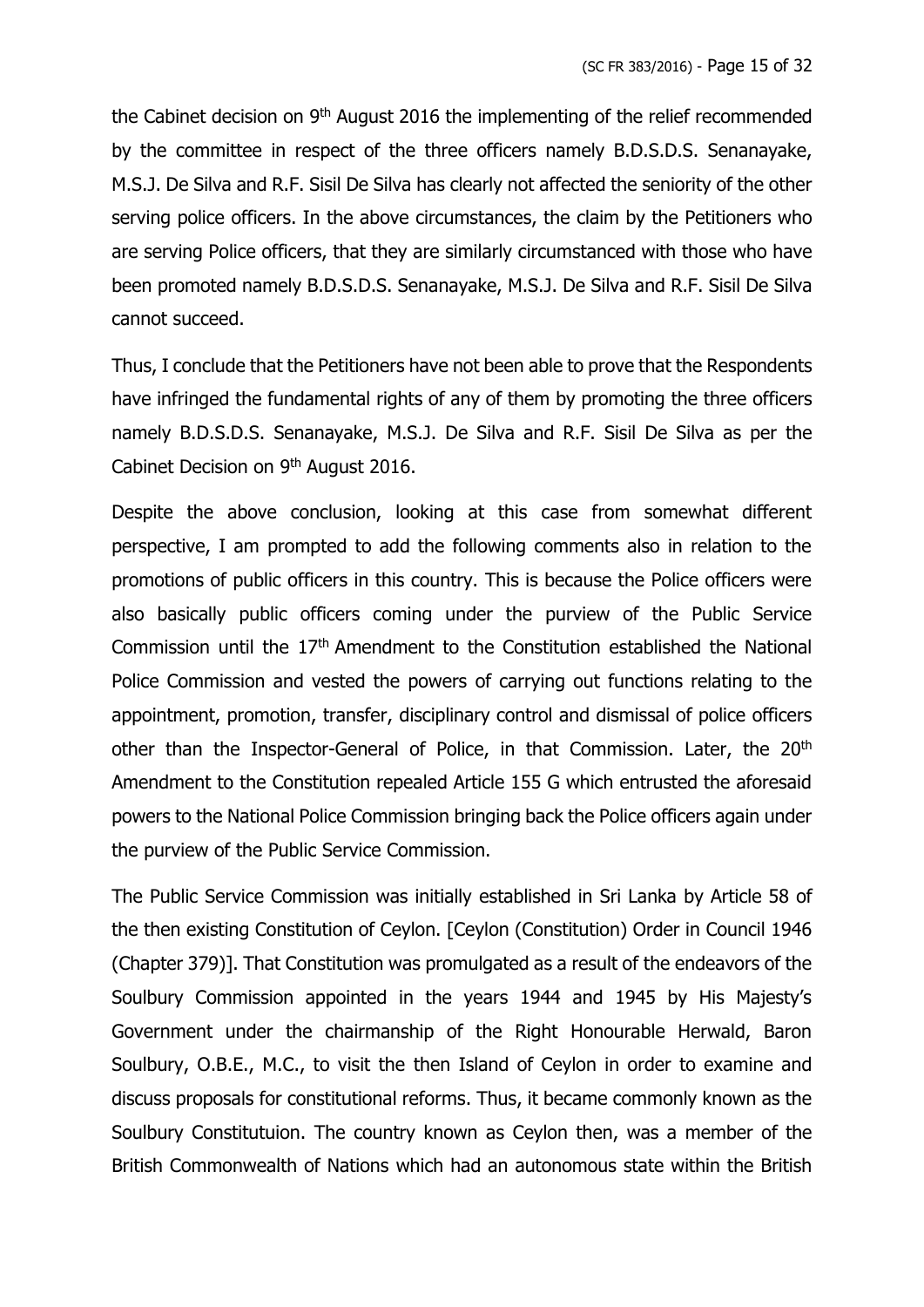Empire. Having a common allegiance to the British Crown then was a prominent feature in that Constitution and was compatible with then Dominion Status of Ceylon. Thus, Article 57 of the Soulbury Constitution had expressly provided for the tenure of office of state officers in the following manner.

57. Save as otherwise provided in this order, every person holding office under the Crown in respect of the Government of the Island shall hold office during Her Majesty's pleasure.

However, Article 58(1) of the Ceylon (Constitution) Order in Council 1946, established a Public Service Commission and the said Article read as follows;

58. (1) There shall be a Public Service Commission which shall consist of three persons, appointed by the Governor-General, one at least of whom shall be a person who has not, at any time during the period of five years immediately preceding, held any public office or judicial office. The Governor-General shall nominate one of the members of the Commission to be the Chairman*. …..*

Article 60 of that Constitution vested the powers of appointment, transfer, dismissal and disciplinary control of public officers in the Public Service Commission. Provisions such as disqualifying the Senators or the Members of Parliament from becoming members of the Public Service Commission, $1$  restraining the members of the Public Service Commission from holding any paid office as a servant of the Crown and making them ineligible for subsequent appointment as Public Officers, $2$  entitlement of members of the Public Service Commission to hold office for a period of five years from the date of their appointment, $3$  the mandatory requirement for the Governor-General to assign a cause when removing any member of the Public Service Commission from his office,<sup>4</sup> the requirement to determine the salary payable to the members of the Public Service Commission by Parliament and the inability to reduce their salaries during their terms of office,<sup>5</sup> were salient features of the Public Service

<sup>&</sup>lt;sup>1</sup> Article 58 (2) of the Ceylon (Constitution) Order in Council of 1946.

<sup>&</sup>lt;sup>2</sup> Article 58 (3) of the Ceylon (Constitution) Order in Council of 1946.

<sup>&</sup>lt;sup>3</sup> Article 58 (4) of the Ceylon (Constitution) Order in Council of 1946.

<sup>4</sup> Article 58 (5) of the Ceylon (Constitution) Order in Council of 1946.

<sup>&</sup>lt;sup>5</sup> Article 58 (7) of the Ceylon (Constitution) Order in Council of 1946.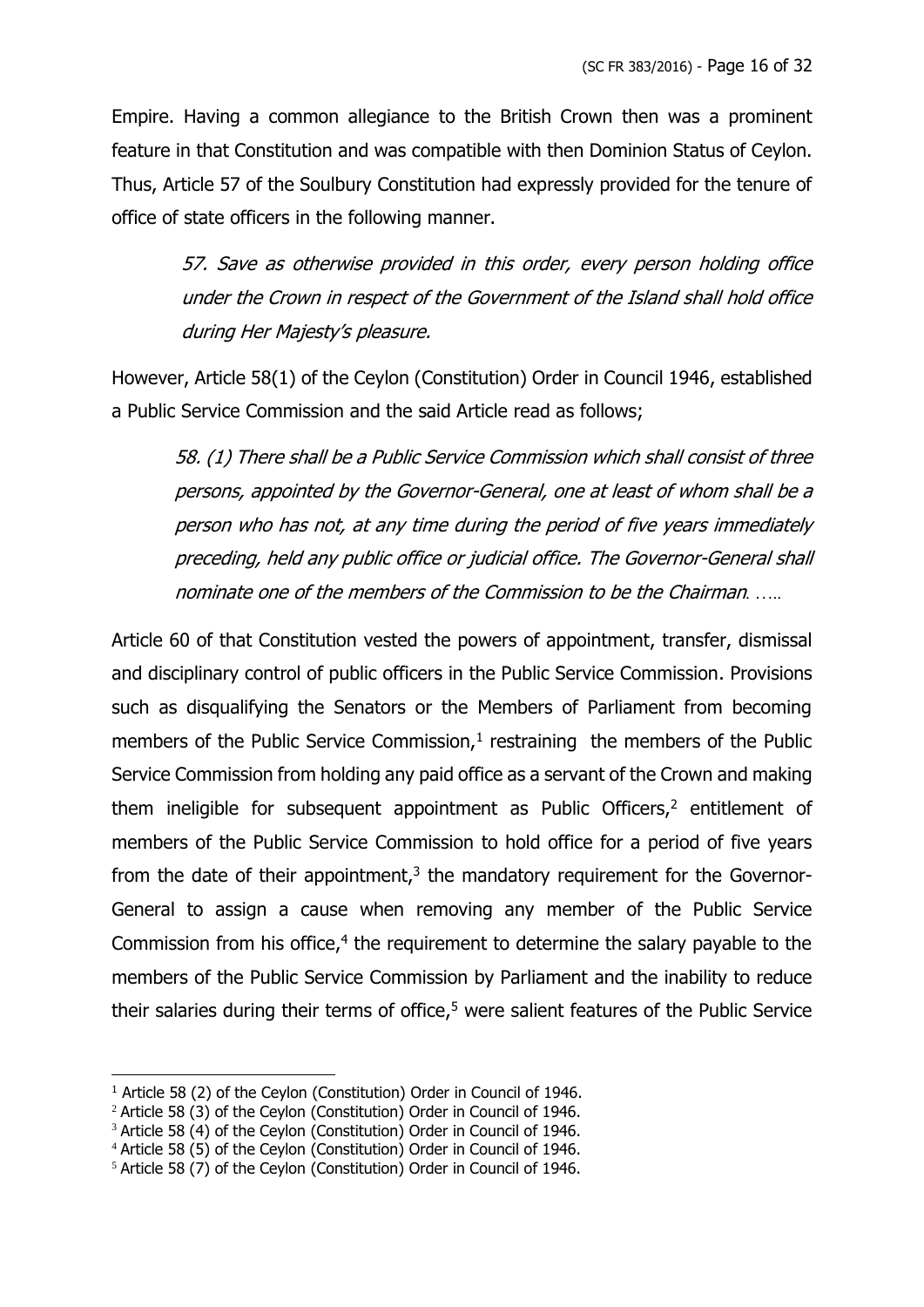Commission under the Soulbury Constitution. Those provisions aimed at maintaining the independence of the Public Service Commission. Thus, right from the inception, the Public Service Commission was an institution meant to be an independent body charged with the powers of appointment, transfer, dismissal and disciplinary control of public officers.

However, the first Republican Constitution (1972) did away with the Public Service Commission and vested the powers of the appointment, transfer, dismissal and disciplinary control of state officers in the Cabinet of Ministers.

Article 106 of the 1972 Constitution read as follows;

106. (1) The Cabinet of Ministers shall be responsible for the appointment, transfer, dismissal and disciplinary control of state officers and shall be answerable therefor to the National State Assembly.

(2) Subject to the provisions of the Constitution, the Cabinet of Ministers shall have the power of appointment, transfer, dismissal and disciplinary control of all state officers.

(3) Subject to the provisions of the Constitution, the Cabinet of Ministers shall provide for and determine all matters relating to state officers including the constitution of state services, the formulation of schemes of recruitment and codes of conduct for state officers, the procedure for the exercise and the delegation of the powers of appointment, transfer, dismissal and disciplinary control of state officers.

(4) The Cabinet of Ministers may notwithstanding any delegation of powers as is referred to in this Chapter exercise its powers of appointment, transfer, dismissal and disciplinary control of state officers.

(5) No institution administering justice shall have the power or jurisdiction to inquire into, pronounce upon or in any manner call in question any recommendation, order or decision of the Cabinet of Ministers, a Minister, the State Services Advisory Board, the State Services Disciplinary Board, or a state officer, regarding any matter concerning appointments, transfers, dismissals or disciplinary matters of state officers.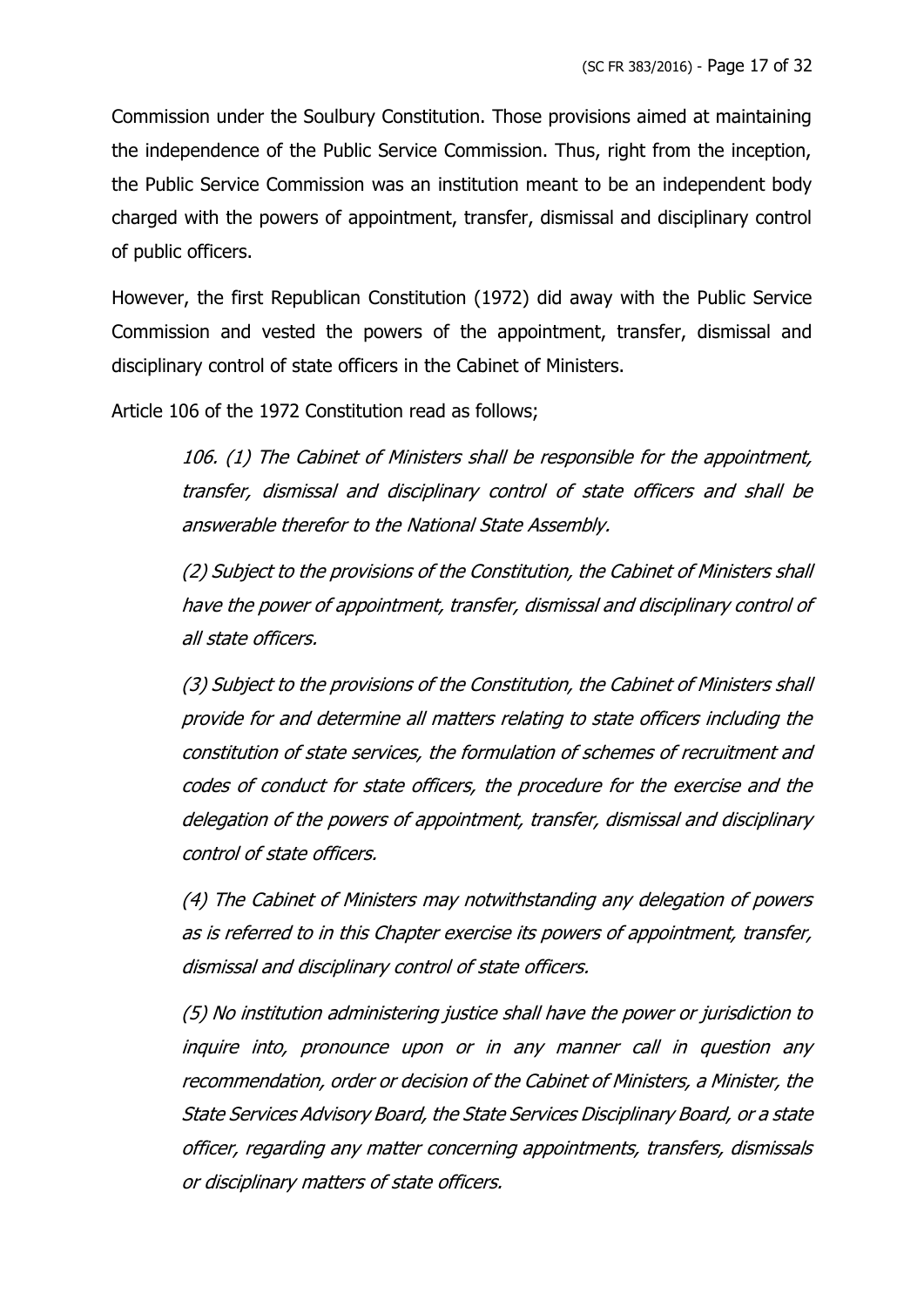Article 107(1) of the 1972 Constitution expressly provided for the tenure of office of state officers and related powers vested in the National State Assembly in that regard in the following manner;

> 107. (1) Save as otherwise expressly provided by the Constitution, every state officer shall hold office during the pleasure of the President. The National State Assembly may however in respect of a state officer holding office during the pleasure of the President provide otherwise by a law passed by a majority of those present and voting.

Thereafter, the second Republican Constitution (1978) continued to vest the powers of appointment, transfer, dismissal and disciplinary control of public officers in the Cabinet of Ministers. However, there was provision for the Cabinet of Ministers to delegate from time to time, its powers of appointment, transfer, dismissal and disciplinary control of public officers other than Heads of Departments, to the Public Service Commission. Thus, the 1978 Constitution at its inception, re-established the Public Service Commission as a body exercising authority delegated to it by the Cabinet of Ministers.

Article 55 of the 1978 Constitution in its original form was as follows;

"55 (1) Subject to the provisions of the Constitution, the appointment, transfer, dismissal and disciplinary control of public officers is hereby vested in the Cabinet of Ministers, and all public officers shall hold office at pleasure.

(2) The Cabinet of Ministers shall not delegate its powers of appointment, transfer, dismissal and disciplinary control in respect of Heads of Departments.

(3) The Cabinet of Ministers may from time to time, delegate its powers of appointment, transfer, dismissal and disciplinary control of other public officers to the Public Service Commission. Provided that ……."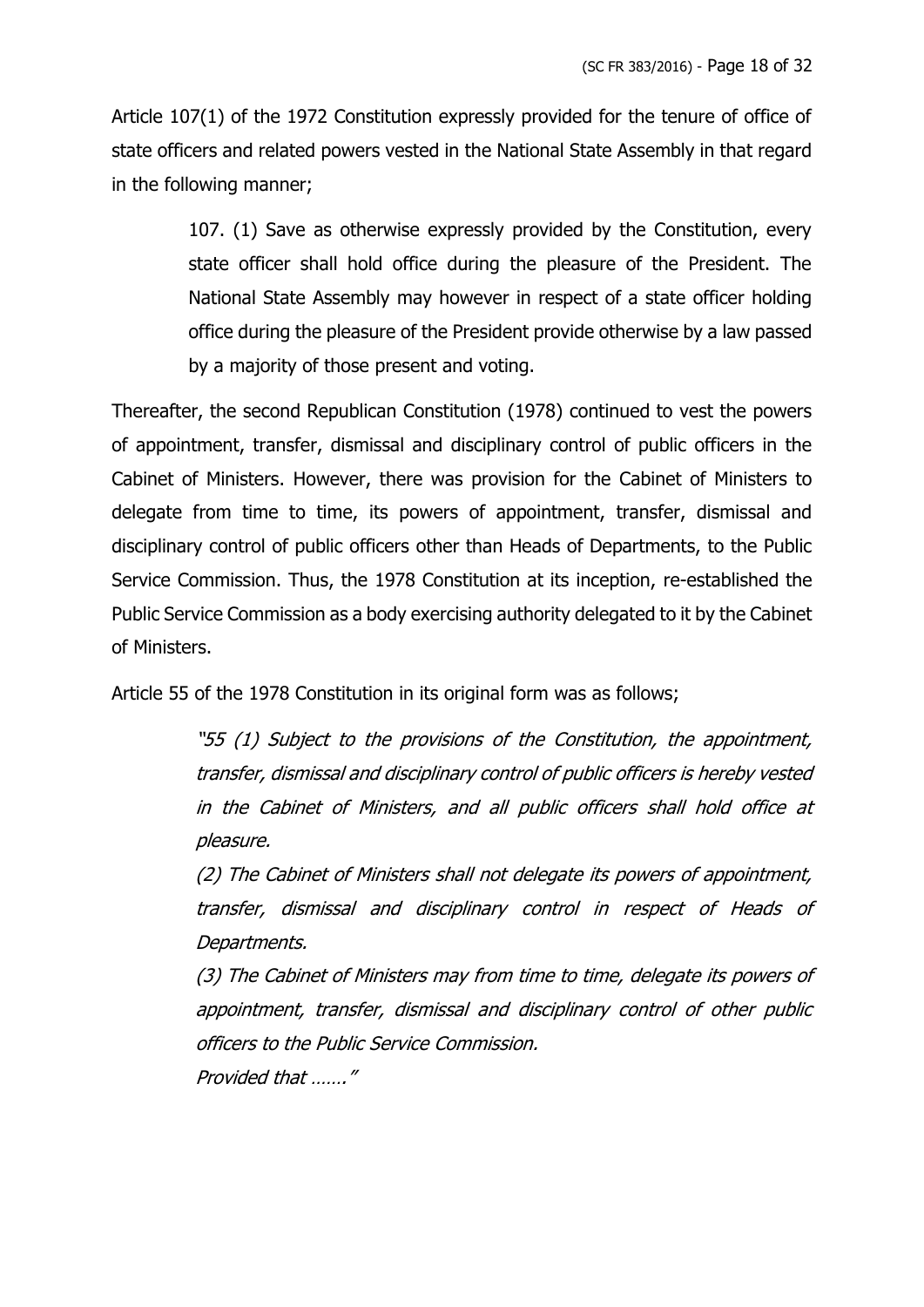Although the original Article 55 of 1978 Constitution chose to continue with the principle that all public officers shall hold office at pleasure, 6 it however made the decisions made by those exercised power under Article 55 amenable to the fundamental rights jurisdiction of the Supreme Court<sup>7</sup> removing hitherto existed bar for any court or institution administering justice to inquire into, pronounce upon or in any manner call in question any such decision. This was a yet another step taken to ensure the correctness of such decisions.

Thereafter, the 17<sup>th</sup> Amendment to the Constitution which was certified on 03<sup>rd</sup> October 2001, brought about fundamental changes to the afore-stated original position in the 1978 Constitution. The  $17<sup>th</sup>$  Amendment to the Constitution repealed the whole of original Chapter IX and substituted it with a new Chapter IX. The changes included the structure of the powers vested in the Cabinet of Ministers in relation to appointment, transfer, dismissal and disciplinary control of public officers. Most importantly, the  $17<sup>th</sup>$  Amendment to the Constitution transferred the powers of appointment, promotion, transfer, disciplinary control and dismissal of public officers other than the Heads of Department back to the Public Service Commission and abolished the principle that 'all public officers shall hold office at pleasure' which continued to be in the Constitutions of this country from the time of British Colonization period up until the implementation of the 17<sup>th</sup> Amendment to the Constitution. The Cabinet of Ministers continued to retain the power in relation to appointment, transfer, dismissal and disciplinary control of the Heads of Departments and also retained the power to provide for and determine all matters of policy relating to public officers. The relevant Articles 55 (1), 55(3) and 55(4) introduced by the  $17<sup>th</sup>$  Amendment to the Constitution read as follows,

55 (1) The appointment, promotion, transfer, disciplinary control and dismissal of public officers shall be vested in the Commission. 55 (3) Notwithstanding the provisions of paragraph (1) of this Article, the appointment, promotion, transfer, disciplinary control and dismissal of all Heads

 $6$  As Article 55(1) of 1978 Constitution stood before the 17<sup>th</sup> Amendment to the Constitution.

<sup>&</sup>lt;sup>7</sup> As Article 55(5) of 1978 Constitution stood before the 17<sup>th</sup> Amendment to the Constitution.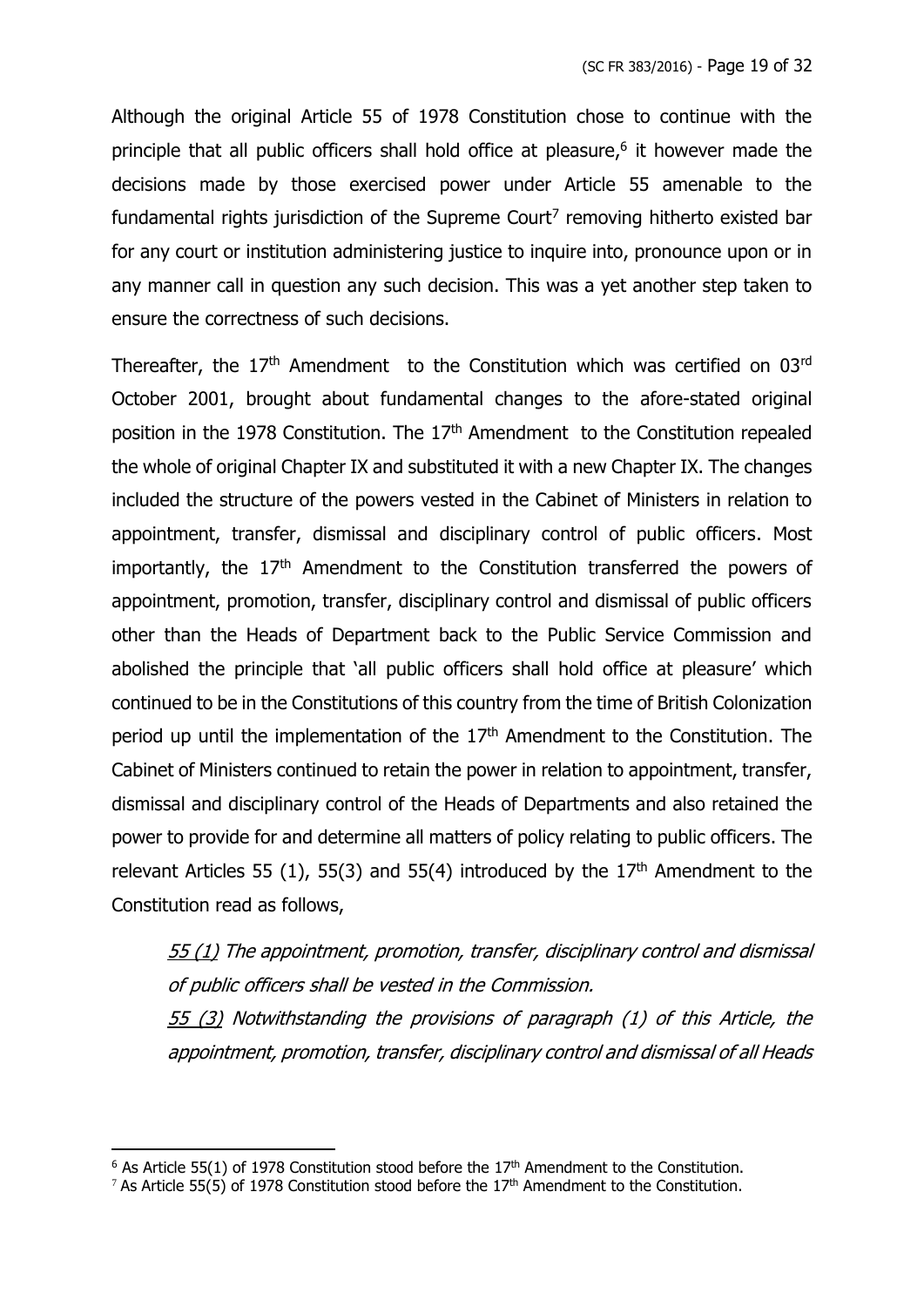of Departments shall vest in the Cabinet of Ministers, who shall exercise such powers after ascertaining the views of the Commission.

55 (4) Subject to the provisions of the Constitution, the Cabinet of Ministers shall provide for and determine all matters of policy relating to public officers. Article 55 (5) introduced by the  $17<sup>th</sup>$  Amendment to the Constitution states that the Public Service Commission will carry out its affairs according to the policies laid down by the Cabinet of Ministers and the Public Service Commission is answerable to the parliament in regard to carrying out its functions.

Article 59 brought in by the  $17<sup>th</sup>$  Amendment to the Constitution also introduced a procedure to enable any aggrieved party to challenge the decisions made by the Public Service Commission by way of preferring an appeal to the Administrative Appeals Tribunal appointed by the Judicial Service Commission which was given an appellate power to alter, vary or rescind any order or decision made by the Public Service Commission.

The 17<sup>th</sup> Amendment to the Constitution continued to preserve the fundamental rights jurisdiction of the Supreme Court over the decisions made by the relevant bodies in the following manner;

#### Article 61A.

Subject to the provisions of paragraphs (1), (2), (3), (4) and (5) of Article 126, no court or tribunal shall have power or jurisdiction to inquire into, or pronounce upon or in any manner call in question any order or decision made by the Commission, a Committee, or any public officer, in pursuance of any power or duty conferred or imposed on such Commission, or delegated to a Committee or public officer, under this Chapter or under any other law.

Another important change that was introduced by the  $17<sup>th</sup>$  Amendment to the Constitution is the insertion of a new Chapter XVIIIA immediately after Article 155 of the Constitution establishing the National Police Commission by Article 155A thereof and vesting it with powers in relation to the appointment, promotion, transfer, disciplinary control and dismissal of police officers other than the Inspector-General of Police. Article 155G which vested those powers in the National Police Commission was as follows,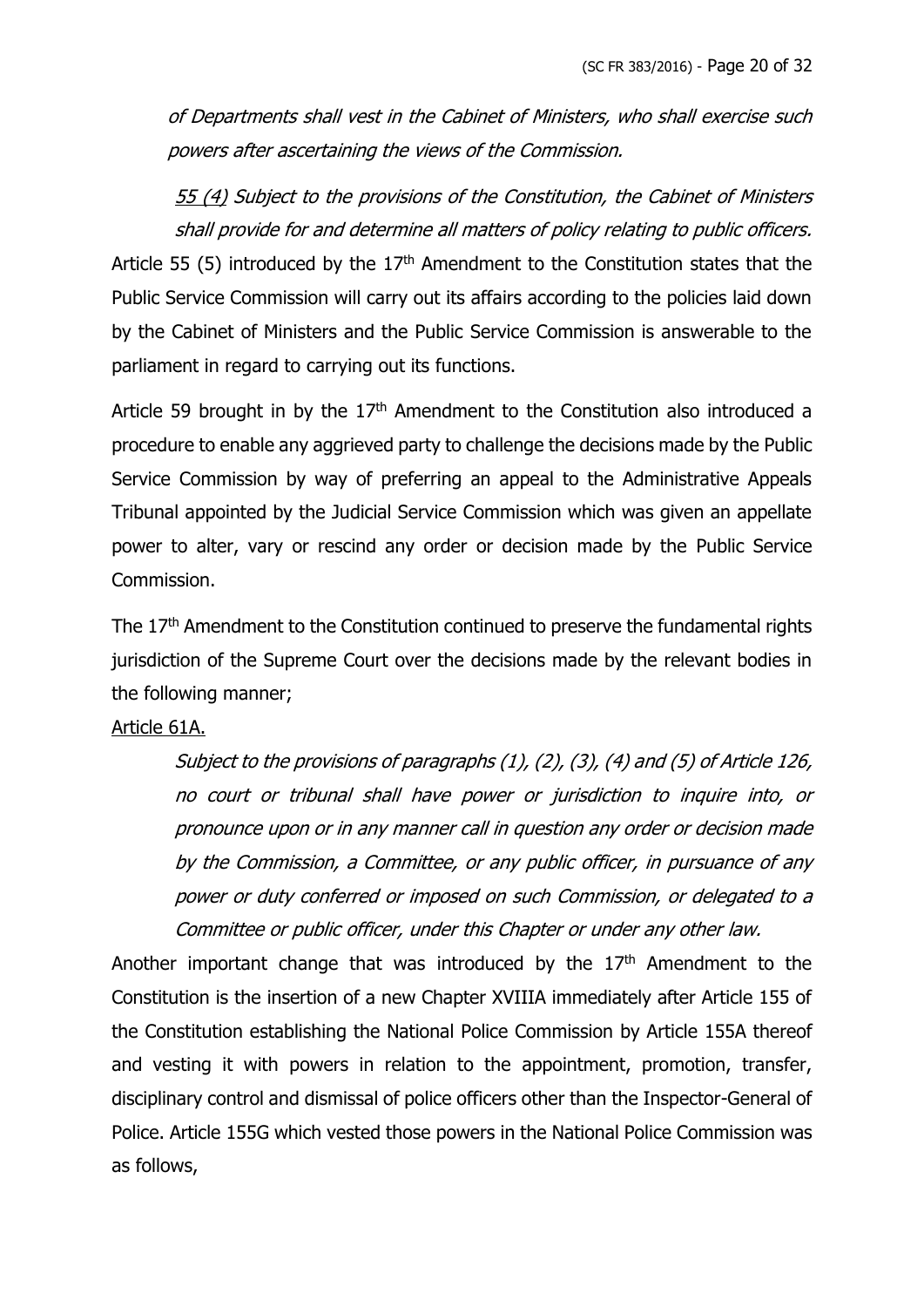155G. (1) (a) The appointment, promotion, transfer, disciplinary control and dismissal of police officers other than the Inspector-General of Police, shall be vested in the Commission. The Commission shall exercise its powers of promotion, transfer, disciplinary control and dismissal in consultation with the Inspector-General of Police.

(b) The Commission shall not in the exercise of its powers under this Article, derogate from the powers and functions assigned to the Provincial Police Service Commissions as and when such Commissions are established under Chapter XVIIA of the Constitution.

(2) The Commission shall establish procedures to entertain and investigate public complaints and complaints of any aggrieved person made against a police officer or the police service, and provide redress in accordance with the provisions of any law enacted by Parliament for such purpose.

(3) The Commission shall provide for and determine all matters regarding police officers, including the formulation of schemes of recruitment and training and the improvement of the efficiency and independence of the police service, the nature and type of the arms, ammunition and other equipment necessary for the use of the National Division and the Provincial Divisions, codes of conduct, and the standards to be followed in making promotions and transfers, as the Commission may from time to time consider necessary or fit. (4) The Commission shall exercise all such powers and perform all such functions and duties as are vested in it under Appendix I of List I contained in the Ninth Schedule of the Constitution.

However, the 18<sup>th</sup> Amendment to the Constitution which was certified on 09<sup>th</sup> September 2010, repealed Article 155G; it also repealed hitherto existed Article 55 and replaced it with new Article 55 which is as follows;

> 55. (1) The Cabinet of Ministers shall provide for and determine all matters of policy relating to public officers, including policy relating to appointments, promotions, transfers, disciplinary control and dismissal.

> (2) The appointment, promotion, transfer, disciplinary control and dismissal of all Heads of Department shall, vest in the Cabinet of Ministers.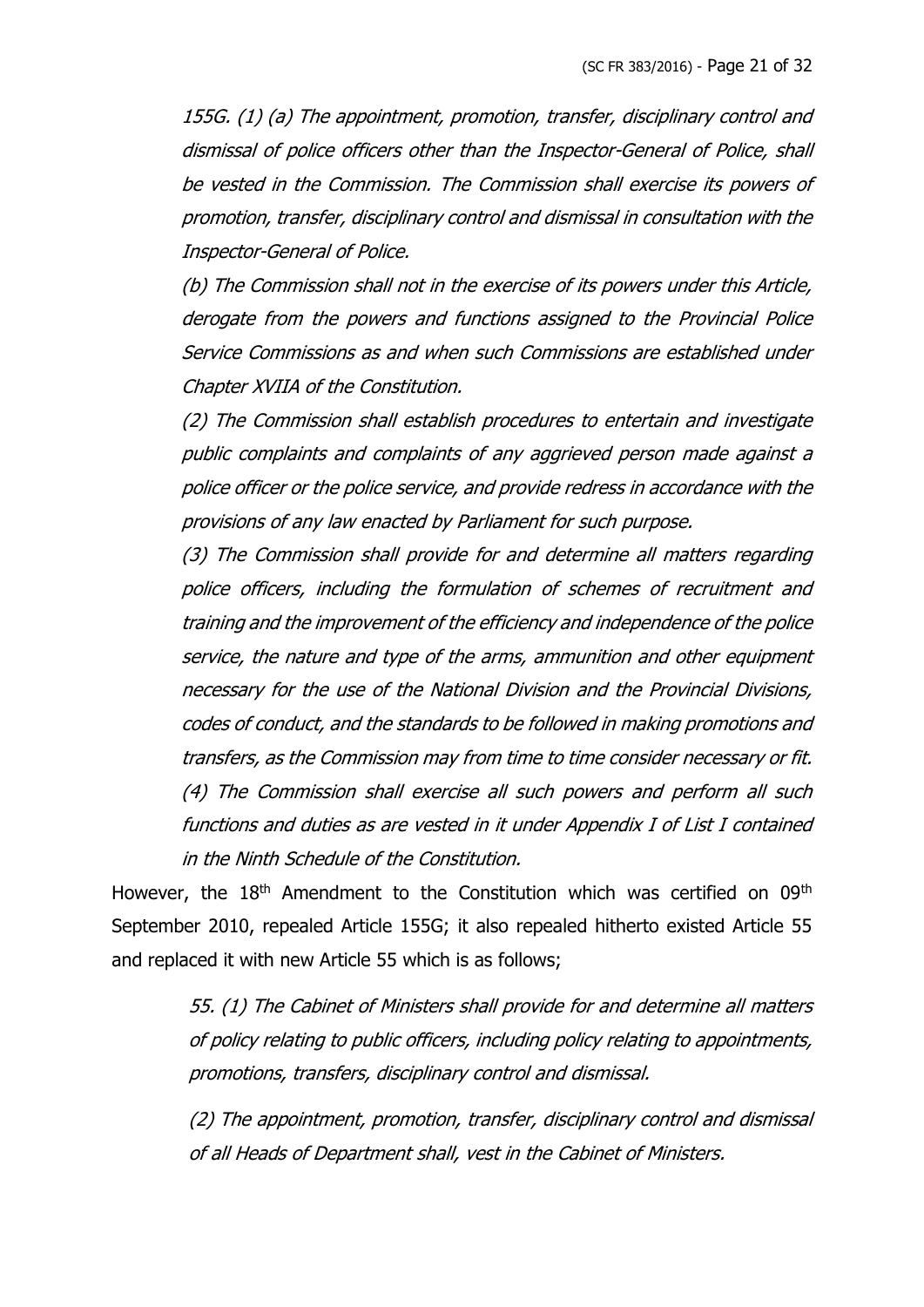(3) Subject to the provisions of the Constitution, the appointment, promotion, transfer, disciplinary control and dismissal of public officers shall be vested in the Public Service Commission.

(4) The Commission shall not derogate from the powers and functions of the Provincial Public Service Commissions as are established by law.

(5) The Commission shall be responsible and answerable to Parliament in accordance with the provisions of the Standing Orders of Parliament for the exercise and discharge of its powers and functions. The Commission shall also forward to Parliament in each calendar year, a report of its activities in respect of such year.

That resulted in re-transferring the National Police Commission's powers in relation to the appointment, promotion, transfer, disciplinary control and dismissal of police officers back to the Public Service Commission. This brought the police officers back under the category of public officers coming under the purview of the Public Service Commission. All matters pertaining to the appointment, promotion, transfer, disciplinary control and dismissal of police officers pending before the National Police Commission stood transferred to the Public Service Commission by virtue of section 36(5) of the 18th Amendment to the Constitution.

This also brought the power to provide for and determine all matters of policy relating to police officers back under the Cabinet of Ministers by virtue of Article 55 (1) introduced by the 18<sup>th</sup> Amendment to the Constitution.

In the instant case, it was in the year 2015 that the then Cabinet of Ministers having considered the Memorandum dated 09-03-2015<sup>8</sup> under the title "To provide relief to those who were victimized for political reasons" submitted by the then Prime Minister, had decided on 08-04-2015, to issue a Public Administration Circular calling for the officers subjected to political victimization who wish to seek relief, to submit their appeals to be considered by a committee comprising of three retired public officers appointed by the Secretary Ministry of Public Administration. As the 18<sup>th</sup> Amendment to the Constitution came into force with effect from 09<sup>th</sup> September 2010, the powers

<sup>8</sup> Produced marked **P 1**.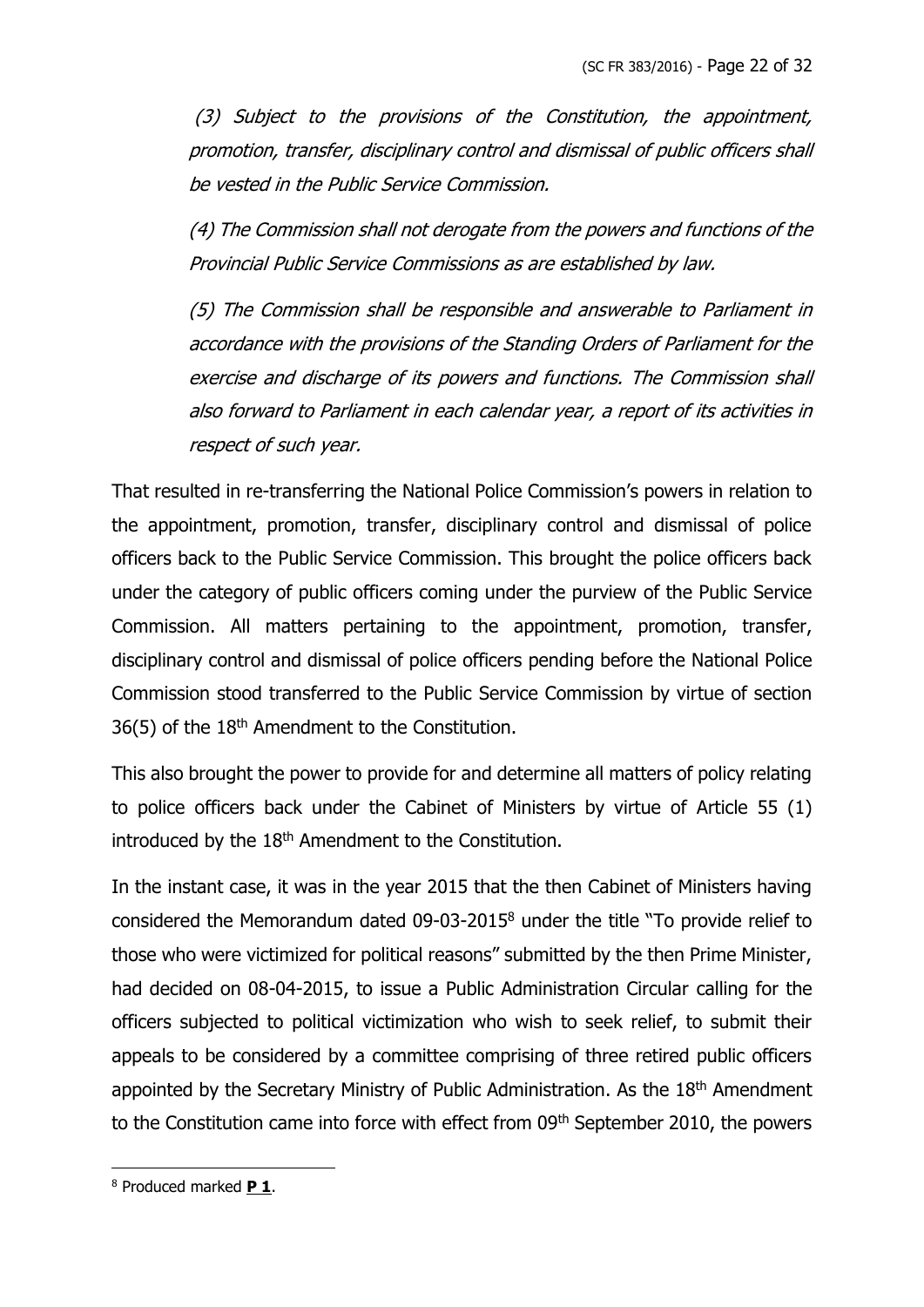in relation to the appointment, promotion, transfer, disciplinary control and dismissal of public officers including the police officers was with the Public Service Commission and the power to provide for and determine all matters regarding public officers including the police officers, was with the Cabinet of Ministers.

It was in the year 2016 that the Cabinet of Ministers had decided (**8R 11**) to direct the Secretary Ministry of Law and Order and Southern Development to implement the proposals recommended by the Basnayake Committee treating that decision as a matter of Policy. The law had changed by that time as the 19<sup>th</sup> Amendment to the Constitution came into force with effect from 15<sup>th</sup> May 2015.

The 19<sup>th</sup> Amendment to the Constitution re-transferred the powers in relation to the appointment, promotion, transfer, disciplinary control and dismissal of police officers back to the National Police Commission from the hands of the Public Service Commission. It re-introduced an article numbered 155G in the following form;

> 155G. (1) (a) The appointment, promotion transfer, disciplinary control and dismissal of police officers other than the Inspector-General of Police, shall be vested in the Commission. The Commission shall exercise its powers of promotion, transfer, disciplinary control and dismissal in consultation with the InspectorGeneral of Police.

> (3) The Commission shall, in consultation with the Inspector-General of Police, provide for and determine all matters regarding police officers, including:-

(a) the formulation of schemes of recruitment, promotion and transfers, subject to any policy determined by the Cabinet of Ministers pertaining to the same;

(b) training and the improvement of the efficiency and independence of the police service;

(c) the nature and type of the arms, ammunition and other equipment necessary for the use of the National Division and the Provincial Divisions; and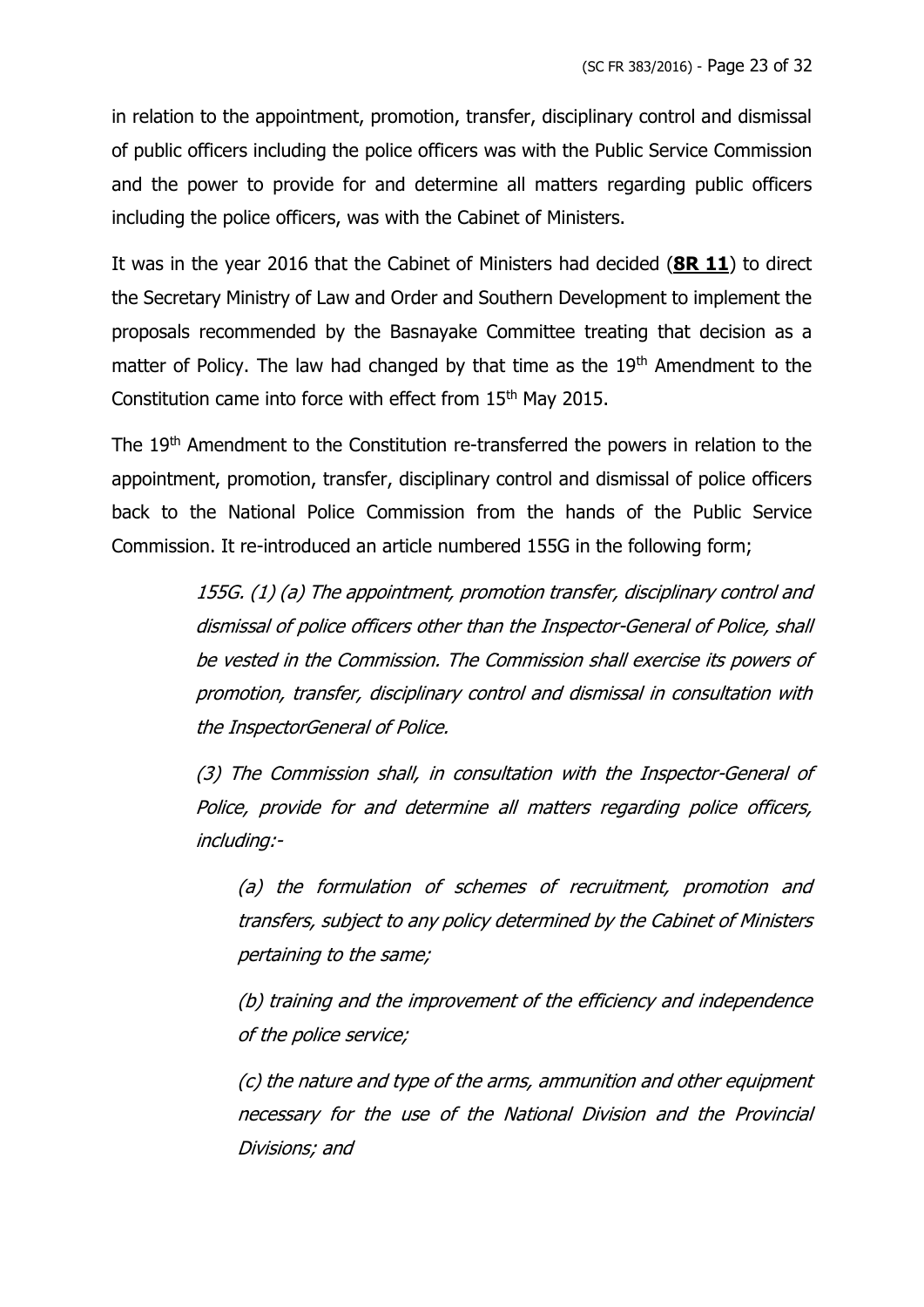(d) codes of conduct and disciplinary procedures.

(4) The Commission shall exercise all such powers and discharge and perform all such functions and duties as are vested in it under Appendix I of List I contained in the Ninth Schedule to the Constitution.

Thus, after the 19<sup>th</sup> Amendment to the Constitution it was the National Police Commission which was charged with the power to provide for and determine all matters regarding police officers, including the formulation of schemes of recruitment and promotion in consultation with the Inspector-General of Police, subject to any policy determined by the Cabinet of Ministers pertaining to the same. This was the legal position existed when the Cabinet of Ministers made the decision contained in **8R 11** on 09-08-2016.

Let me now examine the scope of power that should have been exercised by the Cabinet of Ministers at the relevant time. It is important to bear in mind that the policies the Cabinet of Ministers are empowered to make must be only to lay down mere schemes of promotions in the nature of general rules and regulations and not decisions to promote any individual public or Police officer. On the other hand, any recommendation made by the Cabinet of Ministers to promote individuals cannot be categorized as policy decisions falling under Article 55(1) or 155G 3(a) of the Constitution. This is reflected in the following judicial precedence which interpreted Article 55 as it stood at the times of those relevant judgments.

The case of Abeywickrema Vs. Pathirana,<sup>9</sup> is an election petition where the petitioner in that case challenged the validity of the election of the  $1<sup>st</sup>$  respondent in that case as a Member of Parliament for Akmeemana electorate. The said petitioner sought a declaration that the election of the said respondent is void in law on the ground that he was a public officer and was therefore disqualified under Article 91 (1) (d) (vii) of the Constitution for election as a Member of Parliament. The said respondent was a principal of a school coming under the Department of Education which meant that he was a public officer. The petitioner in that case argued that although the  $1<sup>st</sup>$ respondent in that case (school principal) had submitted a letter of resignation from

<sup>9</sup> 1986 (1) Sri L. R. 120.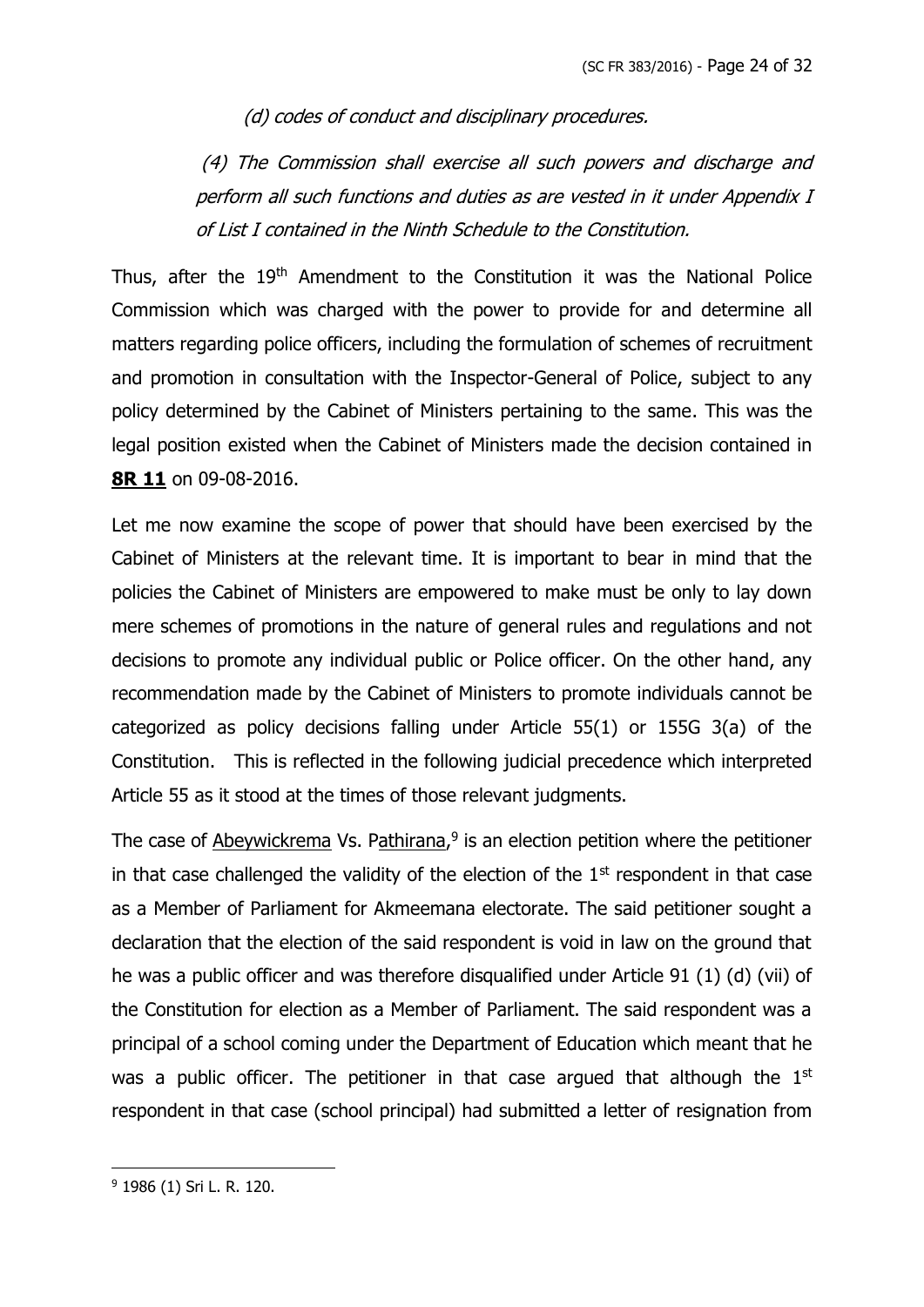the said public service position, that letter of resignation was neither submitted nor accepted by the due authority. This was because the  $1<sup>st</sup>$  respondent in that case (school principal) had tendered his resignation to the Regional Director of Education of the area where he was serving and getting that resignation accepted by the Regional Director who relieved him from his duties; according to the petitioner in that case, the said process did not effectively terminate the services of the said  $1<sup>st</sup>$ respondent (school principal) as a public officer, to qualify him as a candidate at a parliamentary election. It was on that basis that the said petitioner sought to argue that there had been no valid resignation in fact or in law by the said  $1<sup>st</sup>$  respondent school principal who was therefore disqualified under the aforementioned provision to be a Member of Parliament as he had continued to hold a public office. Delivering the majority judgment of Court in 1986, Chief Justice Sharvananda interpreting Article 55(4) of 1978 Constitution as it stood before the  $17<sup>th</sup>$  Amendment to the Constitution, held that the Constitution of 1978 has given a statutory dimension to the Establishments Code and the said  $1<sup>st</sup>$  respondent (school principal) was bound by section 4 of the Establishments Code to obtain proper acceptance of his resignation. The Chief Justice further holding, that the said letter of resignation did not bring about a valid termination of the said school principal's contract of service because it was neither addressed nor accepted by the Appointing Authority i.e., the Educational Services Committee; and that the Regional Director, Galle is not the proper authority to accept the resignation; went on to state in his judgment the following;

> "Article 55(4) empowers the Cabinet of Ministers to make rules for all matters relating to public officers, without impinging upon the overriding powers of pleasure recognised under Article 55(1). Matters relating to 'public officer' comprehends all matters relating to employment, which are incidental to employment and form part of the terms and conditions of such employment, such as provisions as to salary, increments, leave, gratuity, pension, and of superannuity, promotion and every termination of employment and removal from service. The power conferred on the Cabinet of Ministers is a power to make rules which are general in their operation though they may be applied to a particular class of public officers. This power is a legislative power and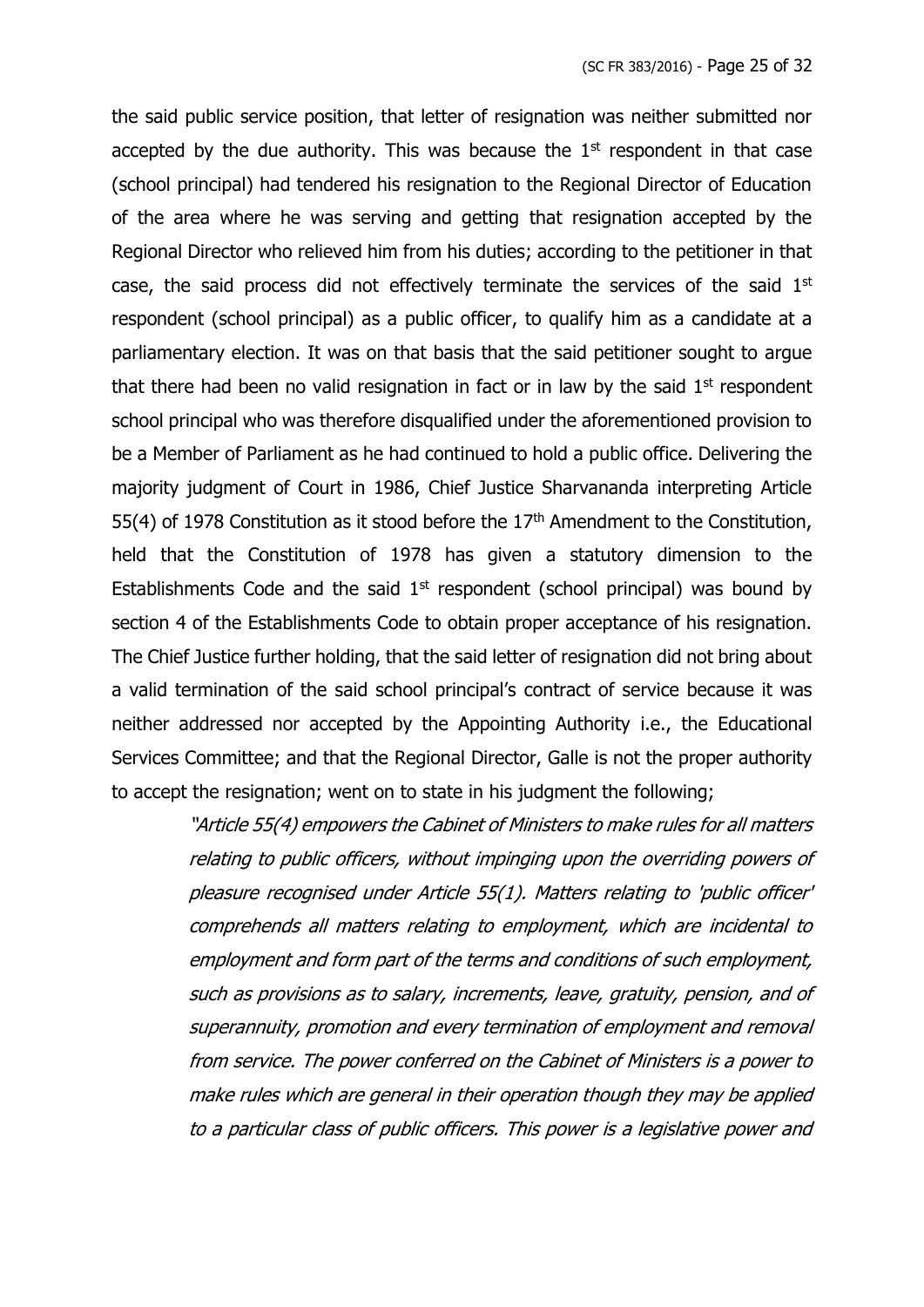this rule making function is for the purpose identified in Article 55(4) of the Constitution as legislative not executive or judicial in character."

His Lordship Justice Wanasundara who was one of the members of the five-judge bench which heard the above case, did not agree with the majority judgment in that case and delivered a dissenting judgment. However, His Lordship Wanasundara J cited the above passage in his judgment in the case of The Public Service United Nurses Union Vs. Montague Jayawickrama, Minister of Public Administration and others.<sup>10</sup> This was because the majority judgment in Abeywickrema 's case which existed at the time was binding on Court.

In that case, the Public Services United Nurses Union (Petitioner) to which the majority of the Government nurses at that time had belonged, struck work demanding an increase in their salaries. The strike was considered illegal because the relevant service was declared an essential service by His Excellency the President under the Emergency (Miscellaneous Provisions and Powers) Regulation No. 3 of 1986. The Government then decided to treat those who struck work as having vacated their posts and took steps to evict those who occupied Government quarters. However, the strike was eventually settled, the notices of vacation of post were withdrawn and those nurses were allowed to resume work without loss of back pay. Subsequently, the Cabinet of Ministers decided to award a special ad hoc benefit of two increments to the nurses who were members of a rival trade union i.e., the Public Services United Nurses Union, who had worked during the entirety of the strike period and one increment to the nurses who reported for duty at various later stages. The petitioner union challenged the said Cabinet decision on the basis that it was a serious infringement of its members' fundamental right of equality guaranteed under Article 12 of the Constitution. His Lordship Justice Wanasundara having noted that an increment in the public service according to the existing rules and regulations has to be earned by a public officer by satisfactory work and conduct during a specified period of time, namely, one year; and any stoppage, postponement or deprivation of an increment has to be in the nature of a penalty consequent to disciplinary action against a public officer; and held that instantly rewarding particular public officers with one or

<sup>10</sup> 1988 1 Sri L. R. 229.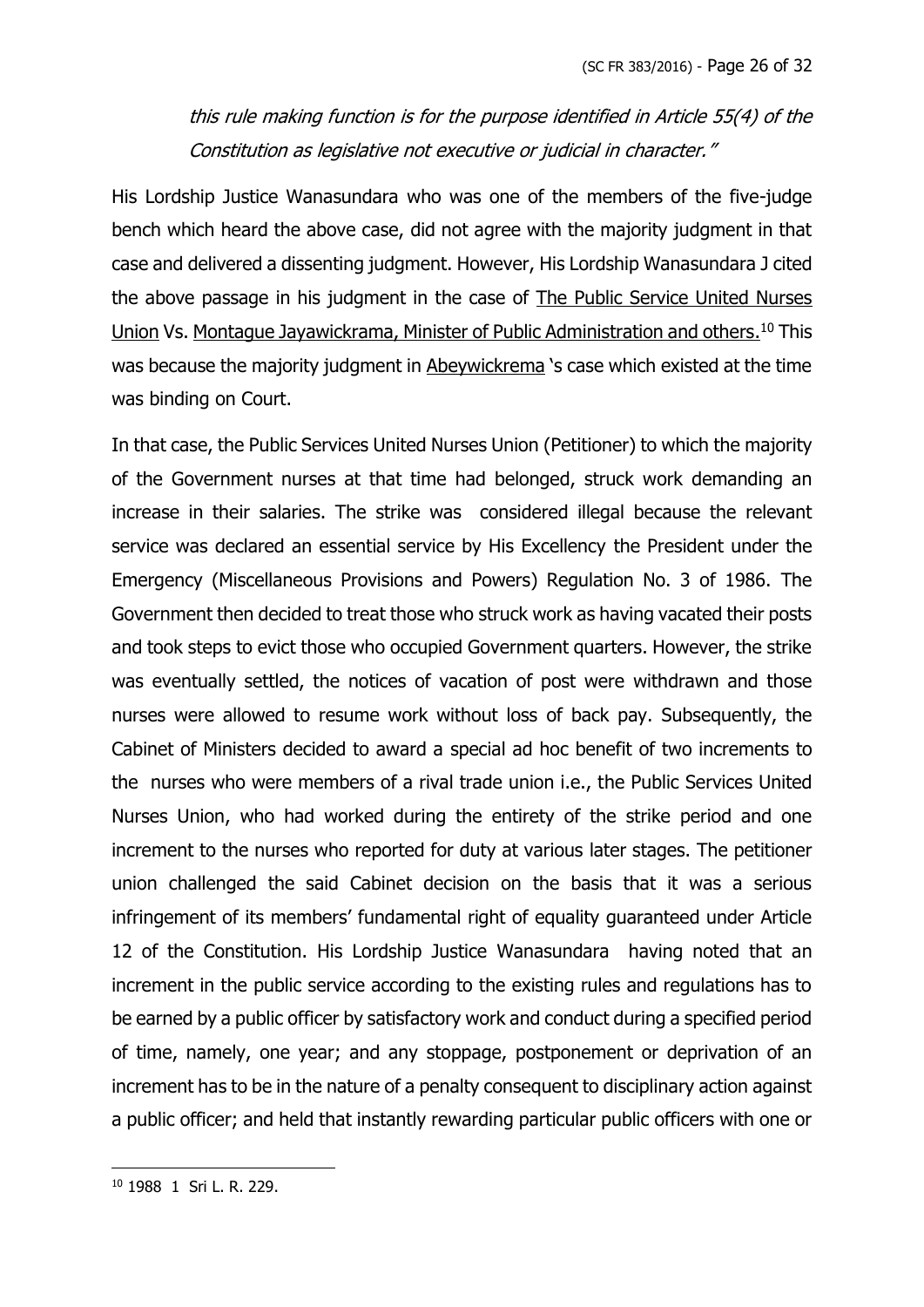two increments and placing the others at a disadvantage in relation to them, goes against the grain of the existing administrative provisions and the legitimate expectations which public servants entertain based on the principles and policies existing in the Establishments Code and the Administrative Regulations. Justice Wanasundara went on to state in the judgment, the following as well;

> "When Article 55 of the Constitution vests authority over public affairs in the Cabinet and make it mandatory for the Cabinet to formulate schemes of recruitment, and codes of conduct for public officers, the principles to be followed in making promotions and transfers etc., the Constitution contemplated fair, and uniform provisions in the nature of general rules and regulations and not action that is arbitrary or ad hoc or savouring of bias or discrimination". 11

Time and again, this Court has held that the promotions of public servants must be carried out according to the schemes specified by the Government. The seniority of a public servant has always been an important component which is required to be given due weight in such schemes. In the case of A. H. Wickramatunga and three others Vs. H. R. de Silva and fourteen others,<sup>12</sup> the Supreme Court referred to the principles in the International Covenant on Economic, Social and Cultural Rights (ICESCR) and stated as follows;

> "….[I]n a scheme of promotion based on 'Seniority' and 'Merit', sufficient weightage must always be given to 'Merit' based upon a proper assessment of actual past performance: efficiency, productivity, timeliness, accuracy, initiative, creativity, ability to work with others, co-operation etc. Article 7 of the International Covenant on Economic, Social and Cultural Rights recognizes the right to an "equal opportunity for everyone to be promoted in his employment to an appropriate higher level, **subject to no considerations other than those of seniority and competence."**  [Emphasis Added]

 $11$  Supra, at page 237; this case also interpreted Article 55 as it stood before the 17th Amendment to the Constitution.

<sup>12</sup> SC (FR) 551/98; decided on 31-08-2001.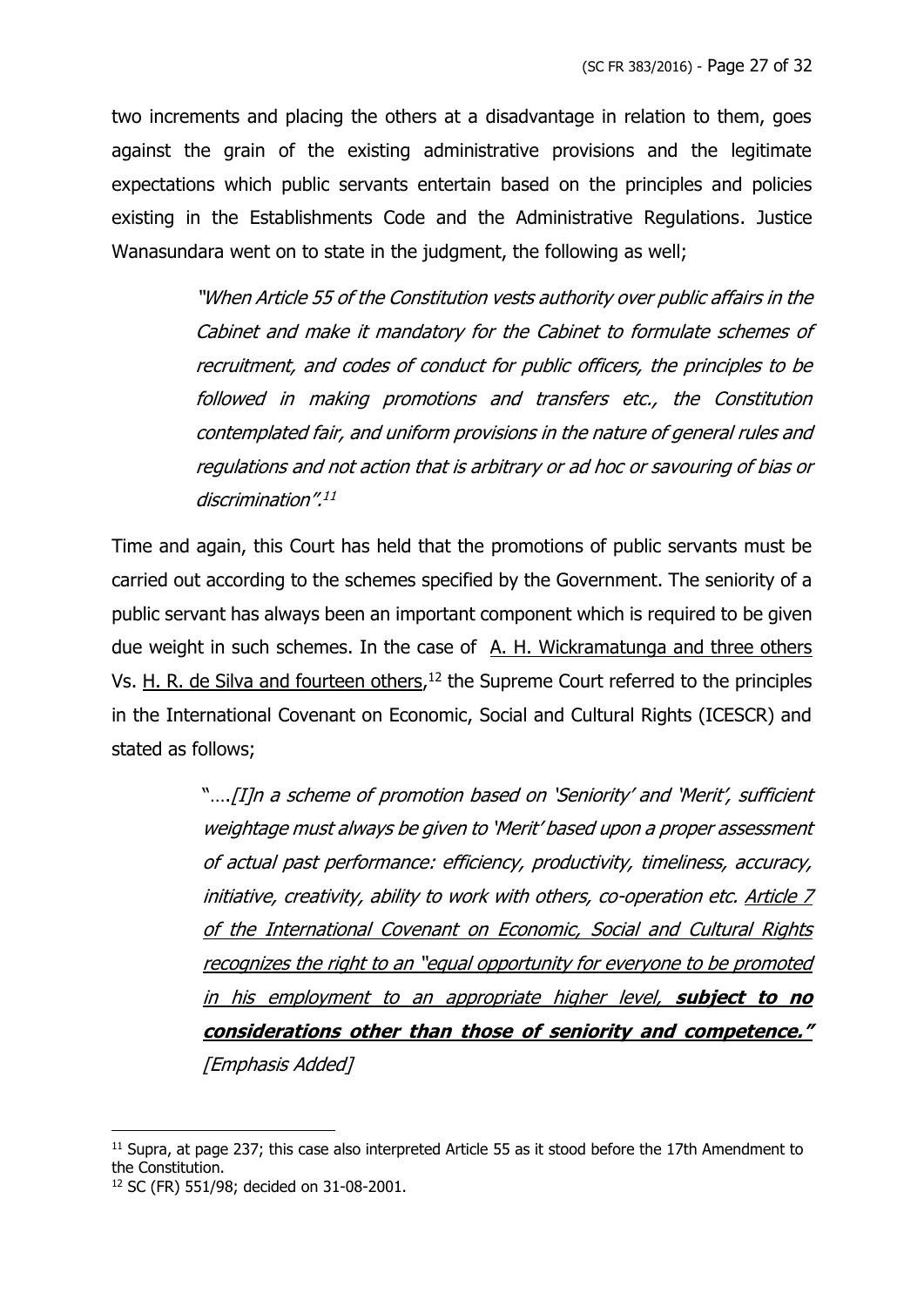His Lordship Justice Fernando may have thought it fit to refer to ICESCR in the above case because the Democratic Socialist Republic of Sri Lanka has become a state party to the International Covenant on Economic, Social and Cultural Rights (ICESCR) in 1980 by way of accession.

In the instant case, the observations of the president referred to in the relevant cabinet decision to preserve the seniority of the serving police officers is in conformity with the above principle. In terms of Article 155 G of the Constitution, the National Police Commission which was vested with the powers relating to promotions of Police officers at the relevant time, was required to act in consultation with the Inspector General of Police. Thus, it was in order for the National Police Commission, to take into consideration, the relevant observations of the Inspector General of Police (9<sup>th</sup> Respondent). This Court cannot ignore the seniority of the serving police officers and give directions to promote officers who are less senior merely because the political victimization committee had recommended to do so. The Supreme Court cannot be, and should not become, a mere rubber stamp to endorse any such recommendation of a political victimization committee.

The Case of Poojya Mawanane Sominda Thero and thirteen others Vs. V. K. Nanayakkara and eleven others,<sup>13</sup> also stands as a good example to understand the scope of power vested in the Cabinet of Ministers to provide for matters of policy. That case was in relation to an implementation of a Cabinet decision concerning Pirivena Education. The Petitioners in that case were Lecturers attached to the Seethawakapura Pirivena Teacher Training Institute at Avissawella and Coordinators attached to the Provincial Education Offices. They claimed that according to Pirivena Education Act, No. 64 of 1979, the Government assumed the responsibility of assisting Pirivena education to function parallel to education offered by State. In order to recommend inter alia, changes that should be effected to the above Act, the Government appointed a committee in 1994 to submit its recommendations to the Ministry of Education. The said petitioners sought the implementation of the Cabinet decision based on the afore-stated recommendations. The petitioners in that case complained to Court, that the relevant Committee of the Public Service Commission

<sup>13</sup> SC (FR) 146/2003; decided on 15-07-2004.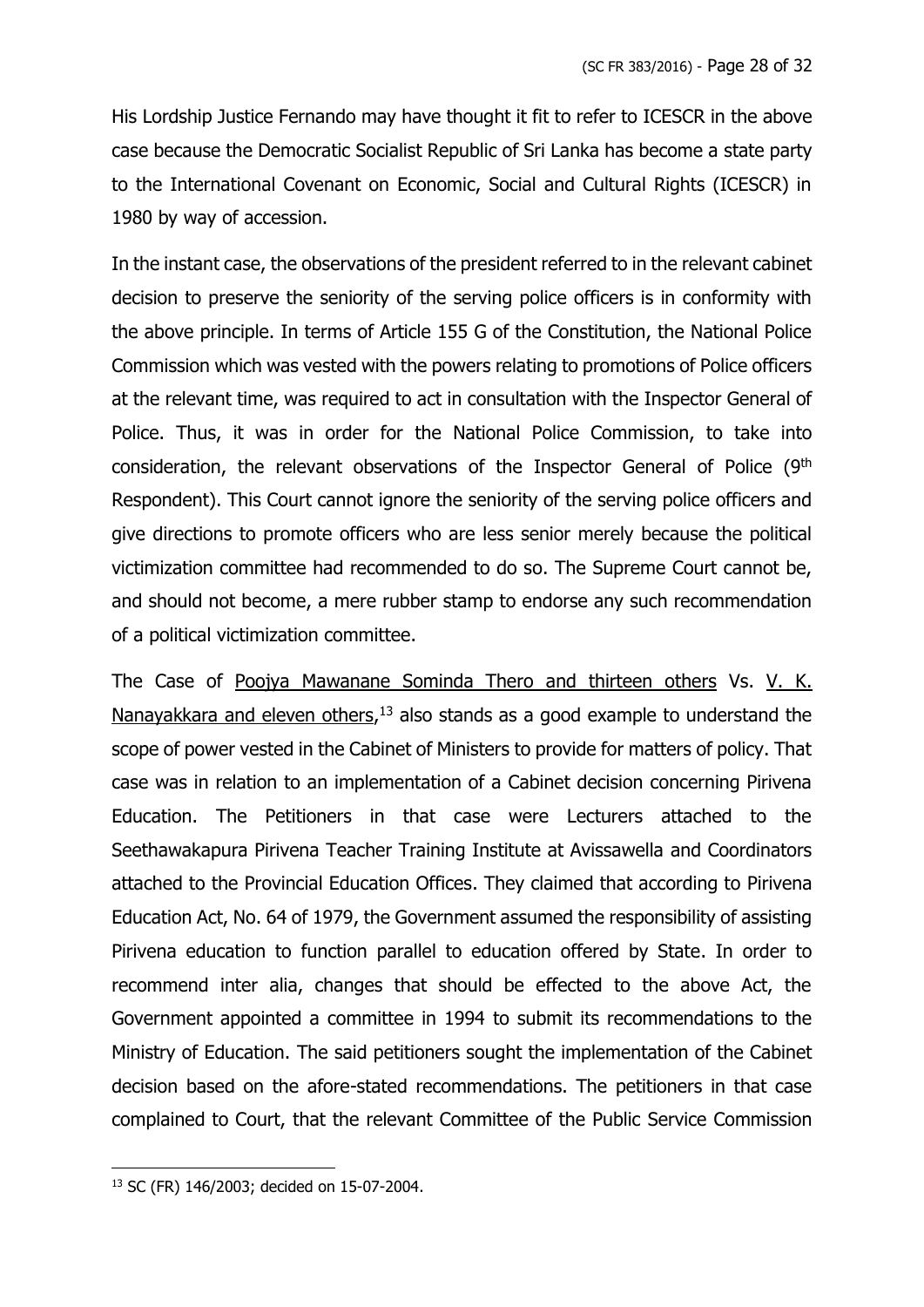should have implemented the said policy decisions and the non-implementation of those recommendations had caused a serious violation of their fundamental rights. Her Ladyship Justice Shirani A Bandaranayake, $14$  having considered whether the relevant decision taken by the Cabinet of Ministers pertains to a matter of policy coming under the purview of Article  $55(4)$  introduced by the  $17<sup>th</sup>$  Amendment to the Constitution, stated in her judgment as follows.

> The Concise Oxford Dictionary refers to a matter of policy as the 'course or general plan of action to be adopted by government, party or a person'. Professor Galligan, on the other hand, defines a decision of policy in the following words (Due Process and Fair Procedures, Clarendon Press, Oxford, 1996, pg. 454),

> "A decision of policy is one where the authority has to draw on general considerations of a social, economic or ethical kind in deciding an issue, where the decision is likely to affect a range of groups and interests."

> Accordingly, the general norm in the definition of 'a policy matter' would be for the action taken to be for the common good. As pointed out by Professor Galligan (supra) while interests and claims of individuals and groups are ingredients to be added to the cauldron of policy- making the final decision should reach beyond particular concerns to a broader sense of the interests of all". The necessity for the generalization therefore would be the essential ingredient in defining 'policy' and this is clear as one examines the meaning given to the said word in the Oxford Companion to Law, where it reads thus:

> "The general consideration which a governing body has in mind in legislating, deciding on a course of action or otherwise acting (David Walker; Clarendon Press Oxford, 1980. pg.965)."

> Therefore, a policy decision necessarily will have to be applicable in general and cannot be interpreted to include specified persons.

<sup>&</sup>lt;sup>14</sup> (Later became Chief Justice).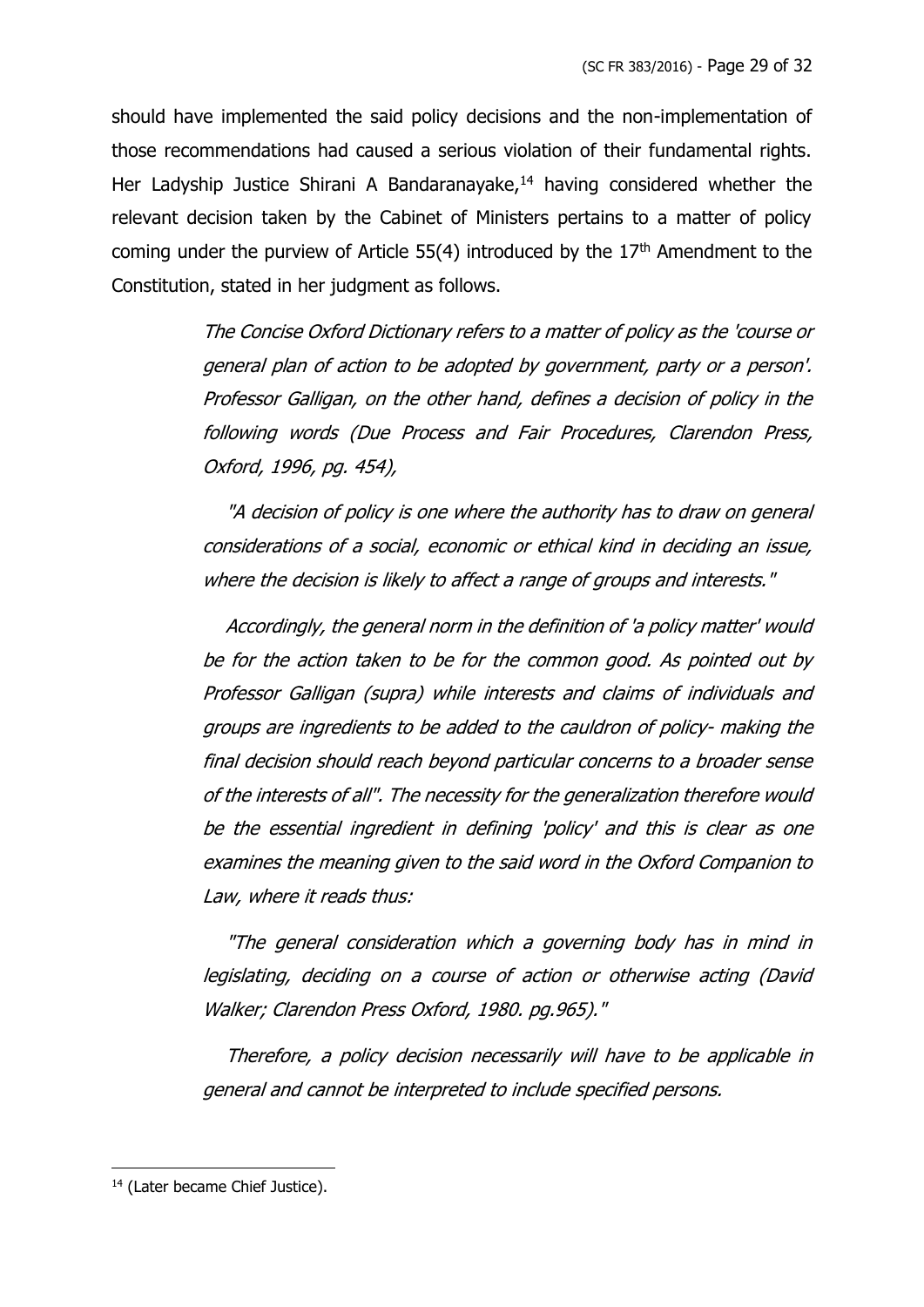The Cabinet Memorandum dated 03.09.2001 (1 R3) basically deals with 3 main items. The first item is with regard to the creation of a post designated as Assistant/Deputy Director (Pirivena) for each Provincial Department of Education. The second item refers to the absorption of 8 priests who were holding the positions as Pirivena Coordinators in different provinces. The third item is the upgrading of the ten Lecturers presently attached to the Sudharmarama Pirivena at Avissawella. An examination of the said items would clearly indicate that item 1.1 of the Memorandum clearly deals with a policy matter as it relates in general to the creation of a specific post. The second limb of this item, viz., item 1.2 however refers to the appointment of 8 selected persons and thereby is not in a category which deals with policy matters. This could have been avoided, if there was no special reference to the appointment of 8 persons who were holding positions as Pirivena Co-ordinators. The next item in the Memorandum is not dealing with a policy matter as it clearly refers to the absorption of 10 lecturers who had been serving for a period of over 10 years at the Sudharmarama Pirivena at Avissawella.

 In the circumstances, it is apparent that the first item which deals with the creation of a post designated as Assistant/Deputy Director (Pirivena) for each Provincial Department of Education deals with a policy matter and the other two items do not come within the category of policy.

Furthermore, in Black's Law Dictionary a policy is defined: in its  $5<sup>th</sup>$  edition, as '*The* general principles by which a government is guided in its management of public affairs, or the legislature in its measures'; and in its  $11<sup>th</sup>$  edition, as 'A standard course of action that has been officially established by an organization, business, political party, etc.' Thus, all the above material clearly indicate that a policy decision must be applicable in general as opposed to specific individuals. If a particular policy decision focuses on specific individuals and fails to be applicable in a general context, it will not fall within the ambit of a policy decision.

Therefore, it is apparent that in the instant case, the petitioners cannot rely on the relevant Cabinet Decision to get relief on the basis that their names are included in a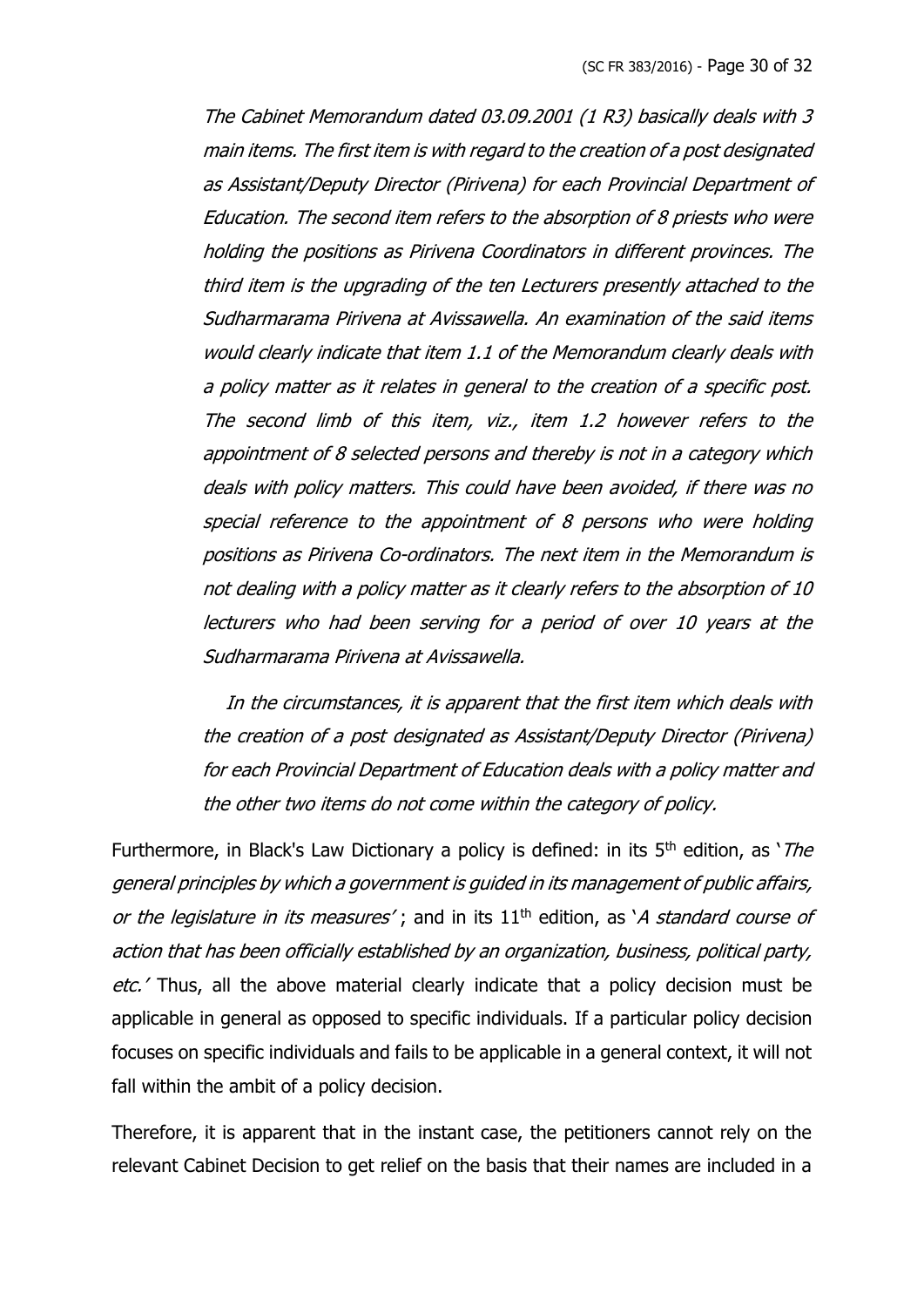report of a political victimization committee as such a decision cannot be considered as a decision pertaining to a matter of policy for the aforementioned reasons.

I need to mention here a yet another relevant matter. We have a legal system which reasonably protects the citizens' rights including fundamental rights. In such a situation the Petitioners who complain about infringement of their fundamental rights must first show as to why they did not seek an appropriate relief from Court at the time they were politically victimized, if in fact such a victimization had occurred as alleged. On the other hand, if the Petitioners had indeed sought relief from a Court, they should have revealed the details and outcome of such action. The absence of the above explanations, would further vitiate the Petitioners' claim that they were indeed politically victimized. Thus, the Petitioners cannot now complain that their fundamental rights have been violated by the Cabinet of Ministers which anyway did not have power to deal with individual promotions as shown above. This Court cannot directly or indirectly enforce recommendations made solely on political reasons, by implementing recommendations made by a Political Victimization Committee. Such actions would indeed negate the advancement of equal protection of law principle enshrined in Article 12 (1) of the Constitution.

Let me conclude this judgment citing the following passage from the judgment of Her Ladyship Justice Shirani Bandaranayake (as she then was) in the case of Farook Vs Dharmaratne, Chairman, Provincial Public Service Commission, Uva and others.<sup>15</sup>

> The petitioner's relief sought from this Court is to declare that his transfer as Principal of Pitarathmale No. 1 Tamil Vidyalaya, Haputale and the 6th respondent's transfer as Principal of Sri Razick Fareed Maha Vidyalaya, Bandarawela are null and void. In view of the forgoing analysis of the material placed before this Court the petitioner has no right to be the Principal of Razick Fareed Maha Vidyalaya as he has not got the requisite qualifications. However, the petitioner quite clearly has sought to obtain relief on the basis of unequal treatment. When a person does not possess the required qualifications that is necessary for a particular position, would it be possible for him to obtain relief in terms of a violation of his

<sup>15</sup> 2005 (1) Sri L. R. 133 at page 140.